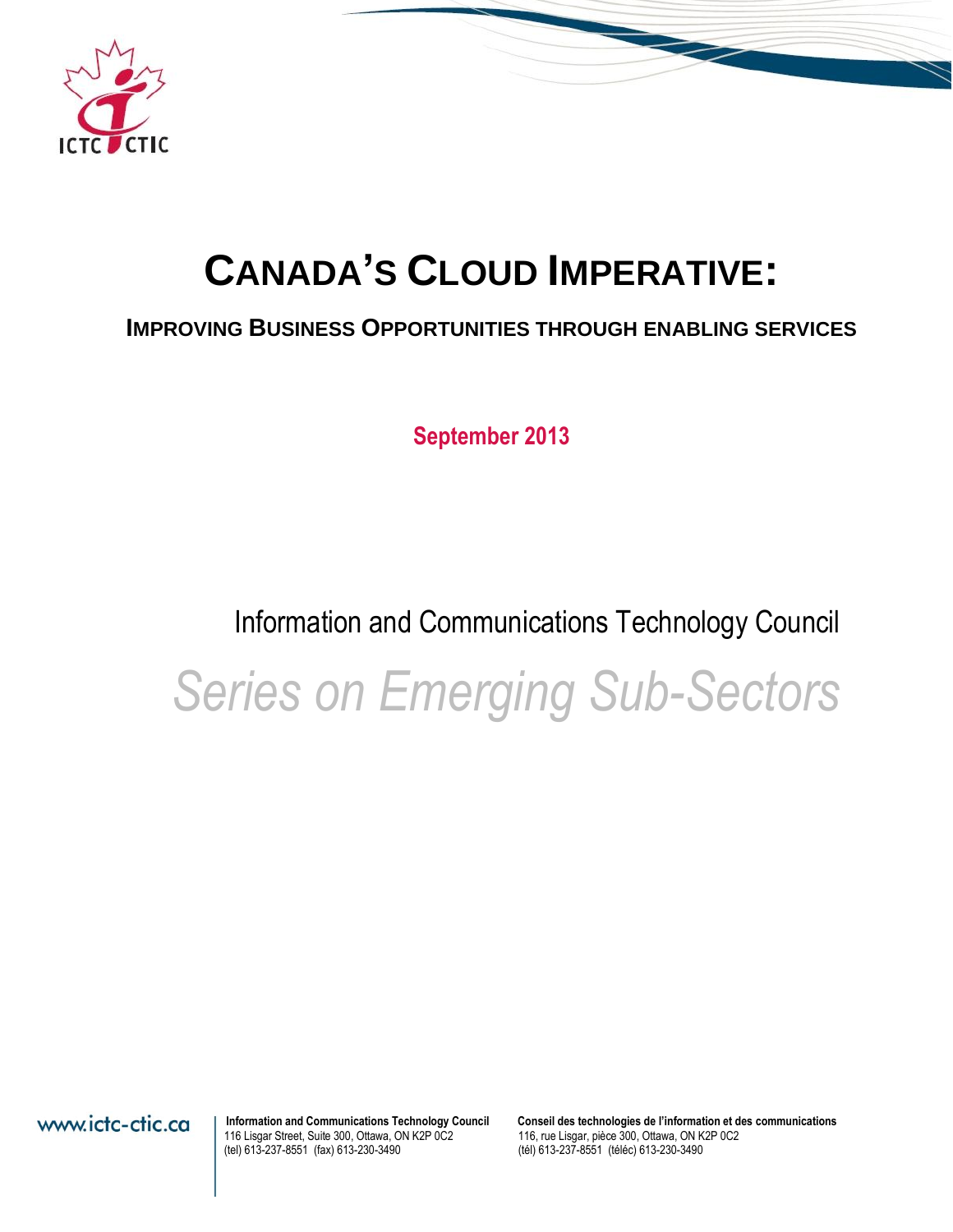

# **TABLE OF CONTENTS**

| 5.0 CANADA'S CLOUD ECONOMY: EMPLOYMENT & CONTRIBUTION TO GDP  16 |  |
|------------------------------------------------------------------|--|
|                                                                  |  |
|                                                                  |  |
|                                                                  |  |
|                                                                  |  |
|                                                                  |  |
|                                                                  |  |
|                                                                  |  |
|                                                                  |  |
|                                                                  |  |
|                                                                  |  |
|                                                                  |  |
|                                                                  |  |
|                                                                  |  |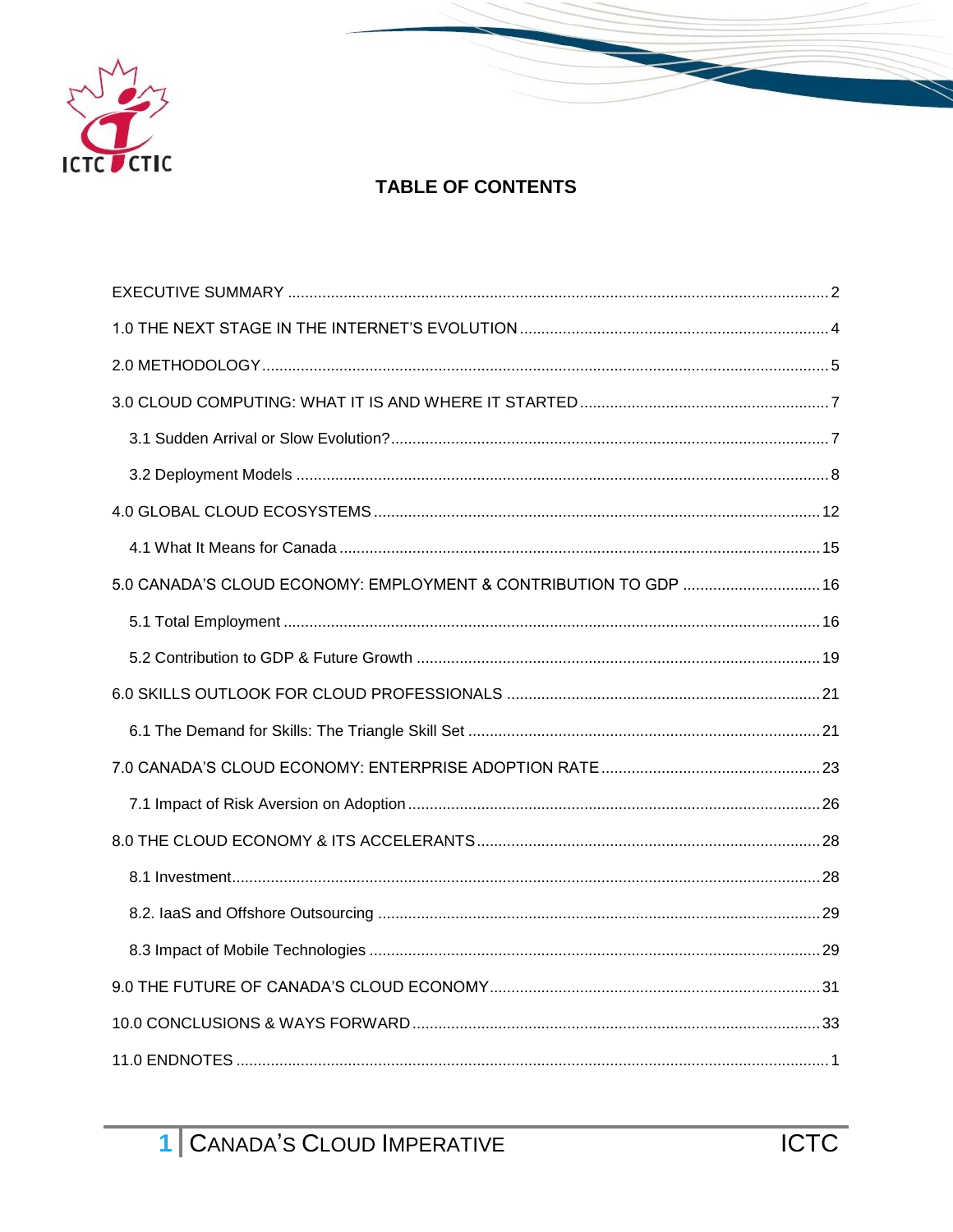

<span id="page-2-0"></span>Cloud computing is creating new opportunities for enterprises across the Canadian innovation economy. Cloud solutions are today affordable, mainstream, and accessible to enterprises large and small. The potential economic benefits of wider cloud adoption extend into every facet of the economy, and it is critical that enterprises, users and policy-makers come to grips with those. In the existing discourse between these stakeholders, cloud's benefits are often not clearly communicated, while potential drawbacks overstated. It is ICTC's intent with this document to ensure that both the opportunities and challenges of greater large enterprise adoption of cloud are well-understood.

Already today, the Canadian cloud economy employs directly 38,400 workers, including more than 21,000 ICT workers. When we factor indirect and induced employment, this translates into a total labour market contribution of 48,000. Total direct employment will grow to 57,000 workers by 2018. When we factor indirect and induced employment, the total labour market contribution of cloud computing will exceed 71,000 by 2018. The opportunity is to increase this many-fold with conscientious leadership on the part of governments at all levels, and industry leaders.

Briefly, adoption of cloud services is not yet in Canada sufficiently widespread to be of full benefit to the economy. Easily quantified benefits such as reduced operating expenditures are the most obvious, but observers consider that these are secondary to more important benefits such as scalability for start-ups and small enterprises, reduced time-to-market for innovative new services, global reach and improved security.

Challenges to greater adoption such as security, privacy, regulation, and standards and vendor lock-in are often cited when discussing cloud services. But are these perceived challenges warranted? Do they reflect real concerns or is the fear of the unknown making industries slow to adopt solutions proven more cost-effective, scalable, and dynamic than other computing paradigms?

Existing privacy legislation such as the Personal Information and Electronic Documents Act (PIPEDA) makes Canada a safe haven for data centres, providing infrastructure providers with a safe and secure environment in which to store sensitive information. In this sense, people must become aware that cloud can be easily made compliant with acts such as PIPEDA.

This study from ICTC explores the emergence of cloud computing in order to shed light on the opportunities and challenges facing cloud adoption. We provide a comprehensive snapshot of the cloud economy to help navigate the Canadian and global cloud sectors, and to provide policy-makers with data upon which to determine appropriate supports.

This report presents a timely review of the adoption of cloud computing in Canada, highlighting its pathways to innovation, cost savings, reduced barriers to entry, and growth for the ICT industry and economy at large.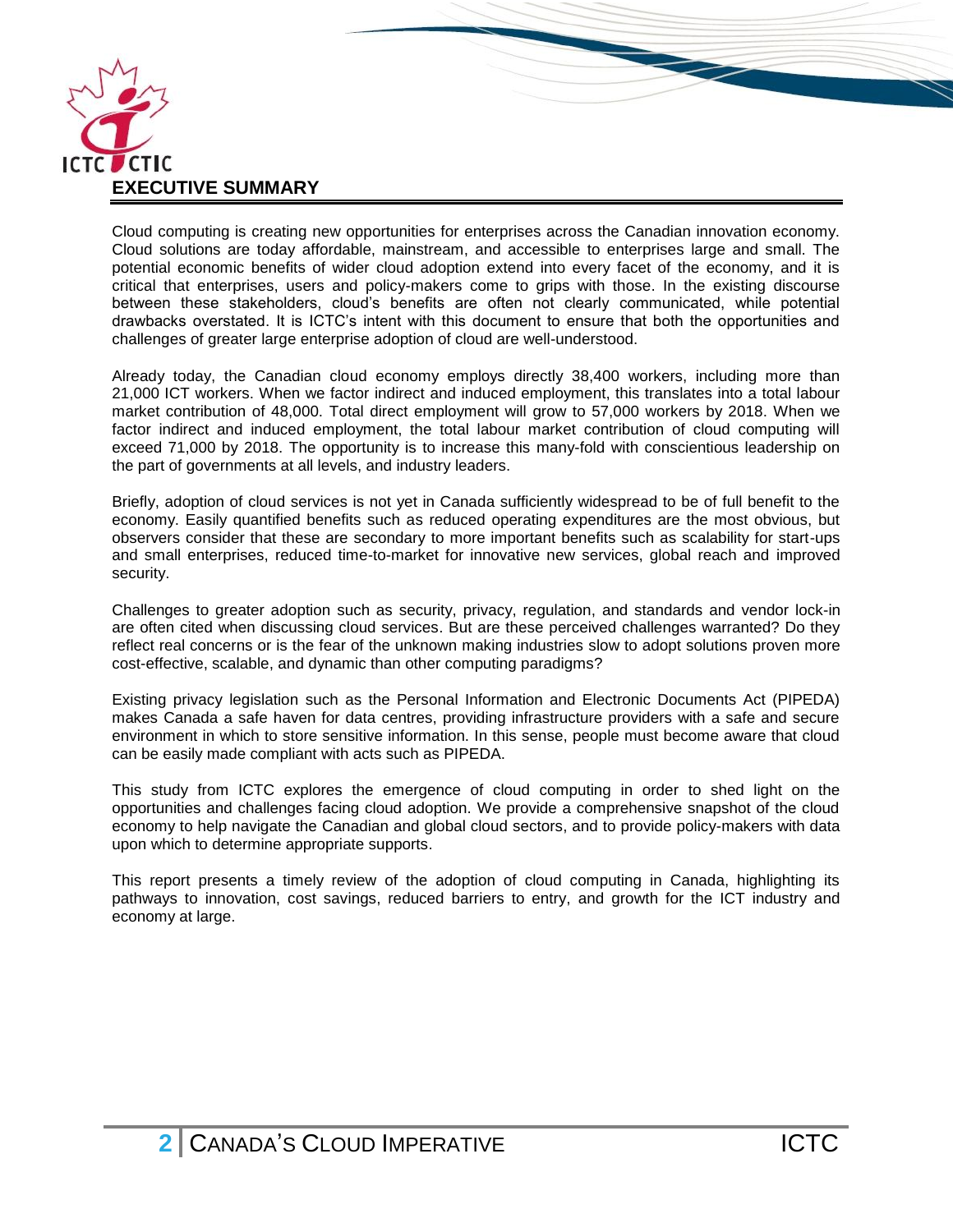

H Half of the 360 Canadian enterprises (IT and non-IT) surveyed by ICTC have adopted identifiable cloud services. This figure is 71% for IT firms.

- $+$  70% of cloud-using enterprises use some form of paid cloud service.
- + 4/5 of paid users have recurring subscriptions to cloud services, and one-third (31%) have made a one-time purchase of cloud products/services.
- Nearly two-thirds (61%) of companies have reduced their IT costs by switching over to cloud. This number is 68% for IT firms.
- SaaS is the most commonly used public cloud service; more than half (53%) of cloud-using enterprises use SaaS, and an additional one-quarter are developing SaaS capabilities.
- The Canadian cloud economy directly employs a total of 38,400, workers, including more than 21,000 ICT professionals.
- By 2018, ICT occupations central to cloud computing will grow by 47%.
- By 2018, it is estimated that Canada's cloud economy will directly employ more than 57,000 workers. When we factor indirect employment, Canada will employ more than 71,000 workers in 2018 as a result of cloud computing.
- Key occupational categories hiring cloud professionals include: Computer and Information Systems Management, Information Systems Business Analysis, Software Engineering, Computer Networking, and Interactive Media Development.
- The disruptive impact of cloud has the potential to widen the skills and talent mismatch in key cloudenabling occupations.
- Cloud professionals are difficult to recruit for because they require a combination of programming and administration skills—a rare combination in the ICT industry.
- The Canadian cloud economy contributes \$4.6 billion annually to Canadian GDP, and by 2018, this contribution will grow to become \$8.2 billion.
- <span id="page-3-0"></span>Cloud computing is projected to become a \$241 billion global industry by 2020.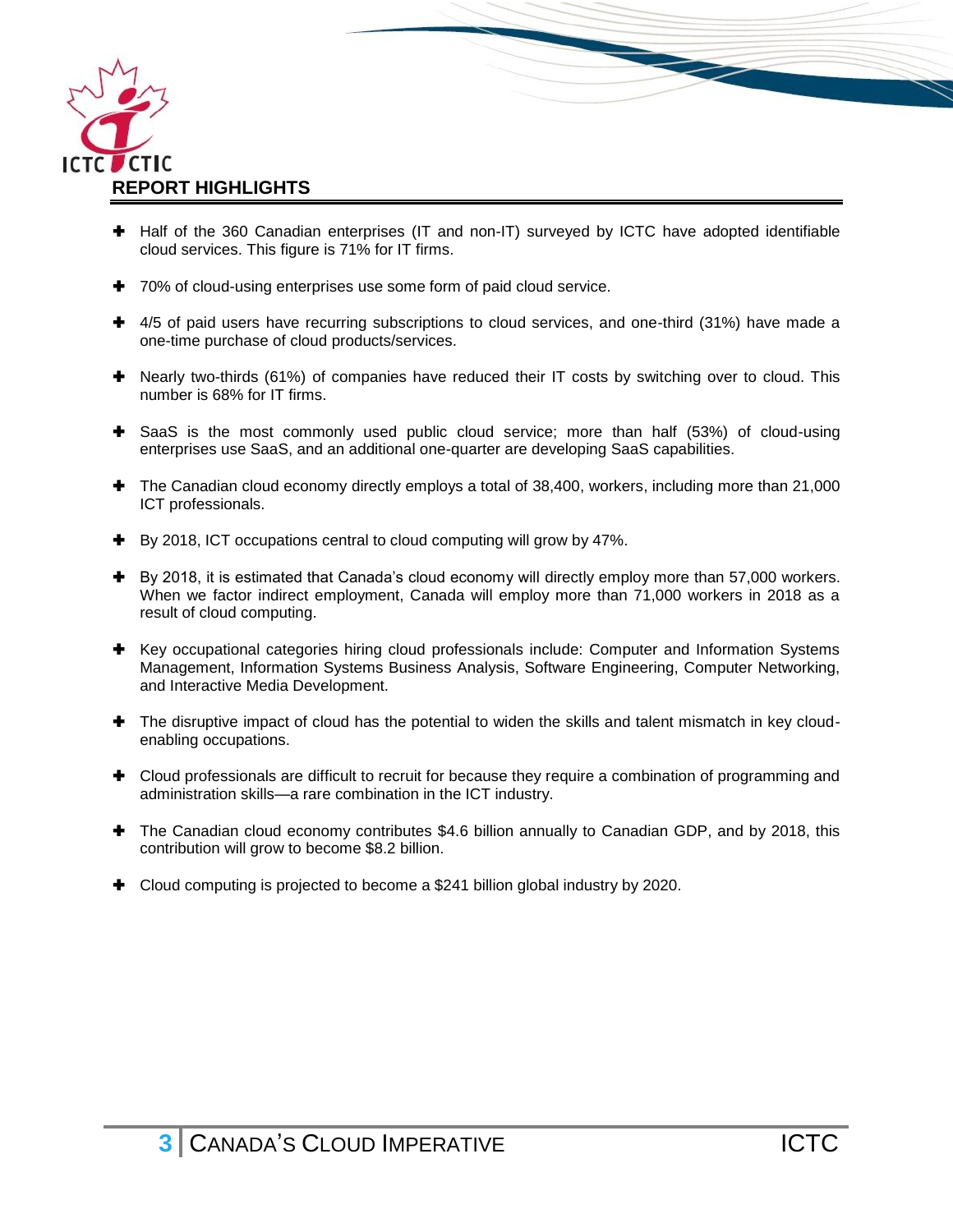

Cloud computing has generated significant discussion among participants and observers of the digital economy. Its strongest proponents view it as an outstanding value proposition, due to its inherent technological and economic benefits. In recent years, Canada has witnessed an increasing shift toward cloud computing, often referred to as the next stage in the Internet's evolution. The cloud is shaping and redefining the global ICT paradigm. With it comes the promise of scalability, efficiency, and reduced barriers to entry for start-ups and small and medium sized enterprises (SMEs). According to industry research, cloud computing will soon overtake corporate data centres and will grow 12-fold by 2015.<sup>1</sup>

Over the next ten years, cloud will dominate the ICT business paradigm in organizations throughout the economy and will become increasingly central to investors, start-ups, and multi-nationals alike. The lasting appeal of cloud computing among industry players is multi-faceted: on the one hand, clouds allow firms to outsource their ICT functions, reduce management costs, and reduce ICT infrastructure; on the other hand, clouds enable firms to enter the market without having to bear the burden of heavy infrastructure and other large-scale investments.<sup>2</sup> These benefits are applicable across all enterprises, but are particularly pertinent for small firms and start-ups that are the key drivers of national innovation and productivity.

The growing pervasiveness of cloud services will be felt in the ICT and non-ICT labour markets going forward. Much of the installation, configuration, and administration work currently performed in data centres will be automated, and there will be new demands for skills that intersect data collection, analysis, and programming. ICT workers currently hands on to the administration and configuration will be required to add new skills to their resumes such as managing vendor relationships. Due to its pervasive impact, non-ICT professionals in all sectors of the economy will require a basic understanding of cloud computing and how it impacts their industry.

Canada is currently ranked  $9<sup>th</sup>$  out of 24 countries in the BSA Global Cloud Computing Scorecard, due largely to the lack of cyber security standards in Canada, as well as outdated copyright laws that are perceived to provide insufficient protection for online material. Existing security and privacy legislation for private firms is largely irrelevant to the cloud services industry. Despite these gaps in the regulatory framework, the Information and Communications Technology Council (ICTC) believes that cloud computing provides a high value proposition for Canada.

Thus, ICTC has developed the following study on Canada's cloud computing industry with the aim of understanding: (1) the economics (jobs, revenue and growth) of Canada's cloud industry; (2) the regulatory frameworks governing cloud-related services in Canada and internationally; and (3) the inhibiters and accelerators of cloud adoption from a firm perspective and national perspective.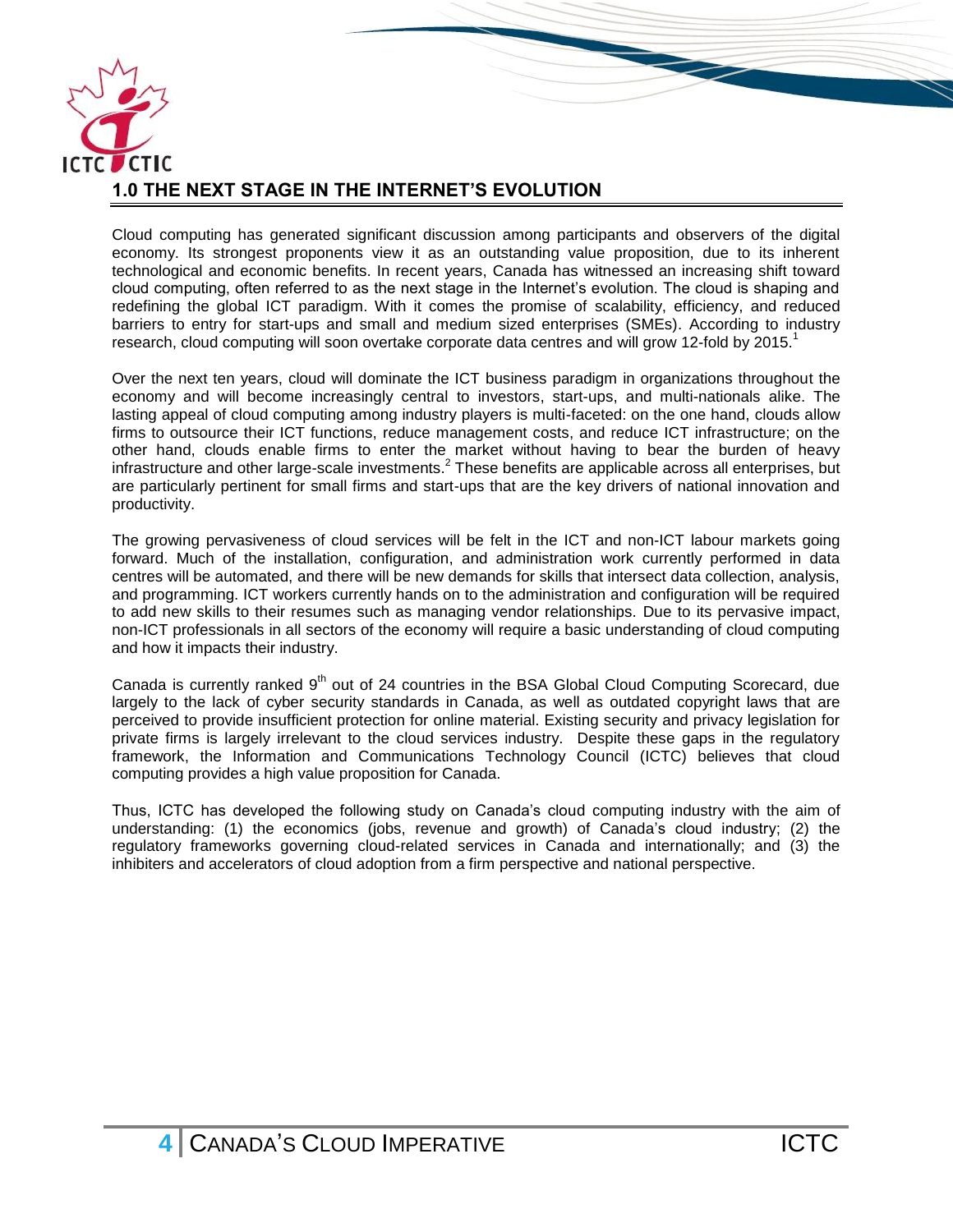

<span id="page-5-0"></span>This study builds on primary and secondary research gathered from multiple sources, including:

 Desktop research (literature review and environmental scan of academic-, industry, government- and, non-governmental-based research),

- $\blacktriangleright$  Key informant interviews (KIIs) with cloud industry experts nationally and regionally,
- **Targeted consultation with the Canadian cloud industry,**
- **+** Vacancy analysis supplemented by ICTC labour force data,
- Cloud computing adoption survey of 360 Canadian companies in both IT and non-IT domains, and
- Validation process with three sets of stakeholders KIIs and targeted consultations.

Preliminary **desktop research** pertaining to the national and international cloud computing markets was conducted at the outset, which shed light on the global adoption outlook of cloud computing. This provided a comprehensive snapshot of emerging trends in the cloud economy, as well as a benchmark for international comparisons. Key organizations from across Canada involved in cloud services were also identified. These organizations were incorporated into a database that formed the basis of the expert consultation phase of the study.

Drawing from large, mid-sized, and start-up companies, as well as industry networks and not-for-profit organizations, ICTC conducted **key informant interviews (KIIs)** with national and regional experts within the field of cloud computing. A total of 11 KIIs were conducted. Because Canada's cloud industry is highly concentrated in the eastern part of the country, most of the KIIs were from Ontario and Quebec. Other KII provinces include Alberta and British Columbia.

Private firms represented ten of the 11 organizations involved in the interview process. The firms each share the following characteristics: they (1) provide cloud services (e.g., IaaS, SaaS, application, migration and/or hosting services) as part of their overall business, and (2) generate revenue from their cloud-based operations.

The KIIs provided ICTC with insights pertaining to the following:

- The potential impact of cloud on existing Canadian industries,
- $\blacktriangleright$  Existing and emerging occupations engaged in cloud computing,
- $\blacktriangleright$  The supply/demand outlook for cloud professionals nationally and regionally,
- The type (e.g. small, medium, large) of companies that are involved in the Canadian cloud economy, and
- **+** Potential inhibiters and accelerators to firm and national cloud adoption.

Once the KIIs were completed and relevant information gathered, ICTC collected primary data through a **targeted consultation** with Canadian cloud providers at large in order to determine industry growth outlook, revenue sources, workforce composition, and skill requirements.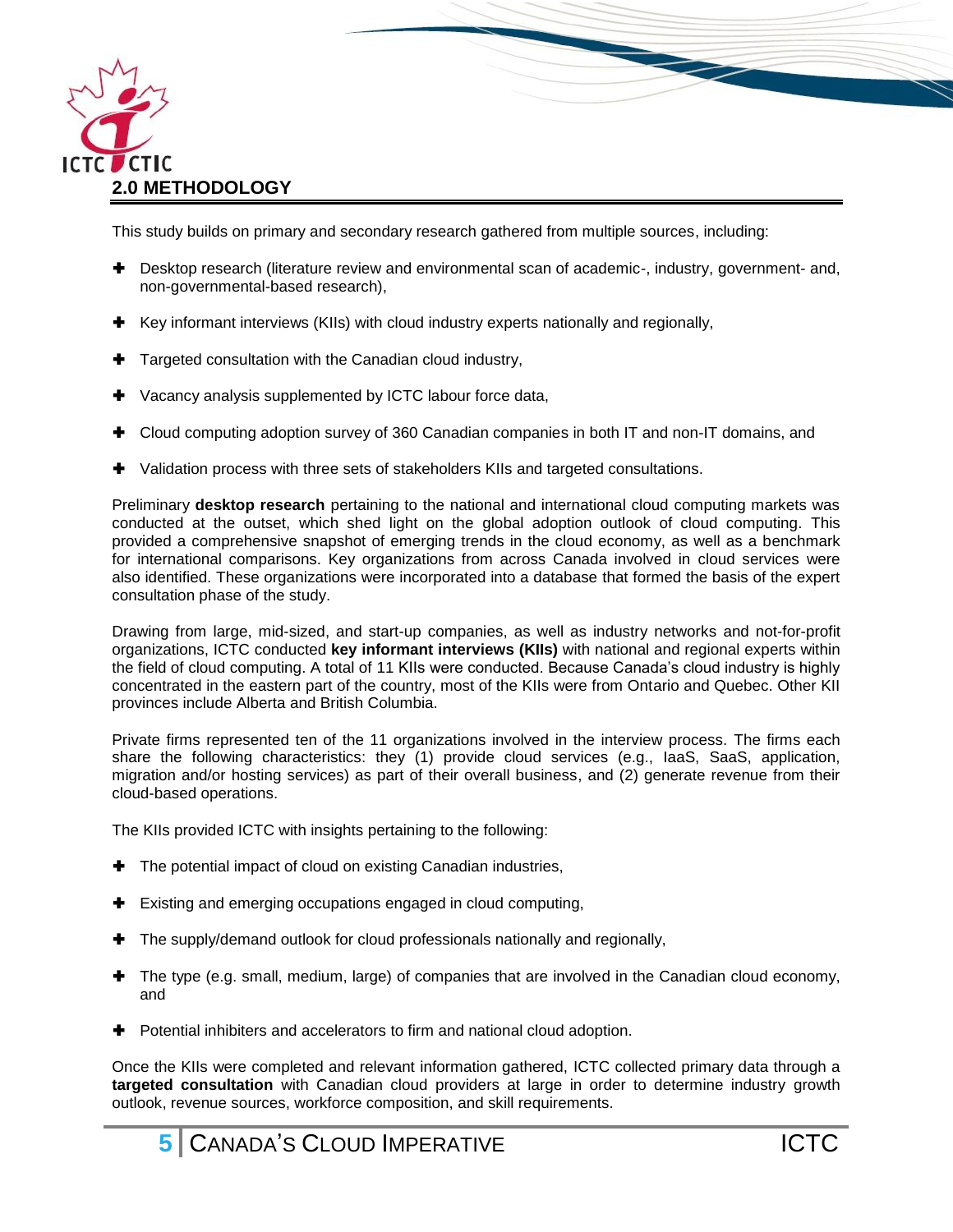

Using the advertisements published on the [Job Bank](http://www.jobbank.gc.ca/intro-eng.aspx) and [Working in Canada](http://www.workingincanada.gc.ca/home-eng.do?lang=eng) websites, two of the largest web-based networks of job postings available to Canadians, ICTC conducted a **vacancy analysis** in order to establish a benchmark for estimating the proportion of digital economy occupations that focus on cloud computing. Want ads were identified for digital economy occupations that require cloud computing skills and related work experience.

Collected primary data was compared and contrasted against Statistics Canada's Labour Force Survey (LFS) data, a monthly snapshot of approximately 54,000 households and 100,000 individuals. A comprehensive picture of Canada's cloud economy using multiple lenses is thus presented to the readers of this study.

The analyses and preliminary results were presented in multiple **validation sessions** to two sets of stakeholders: KIIs and organizations involved in targeted consultations.

Feedback from the above validation process was collected, synthesized and incorporated into the study to ensure the validity of the findings and accuracy of stakeholder input. All input was incorporated into the final report presented to you below.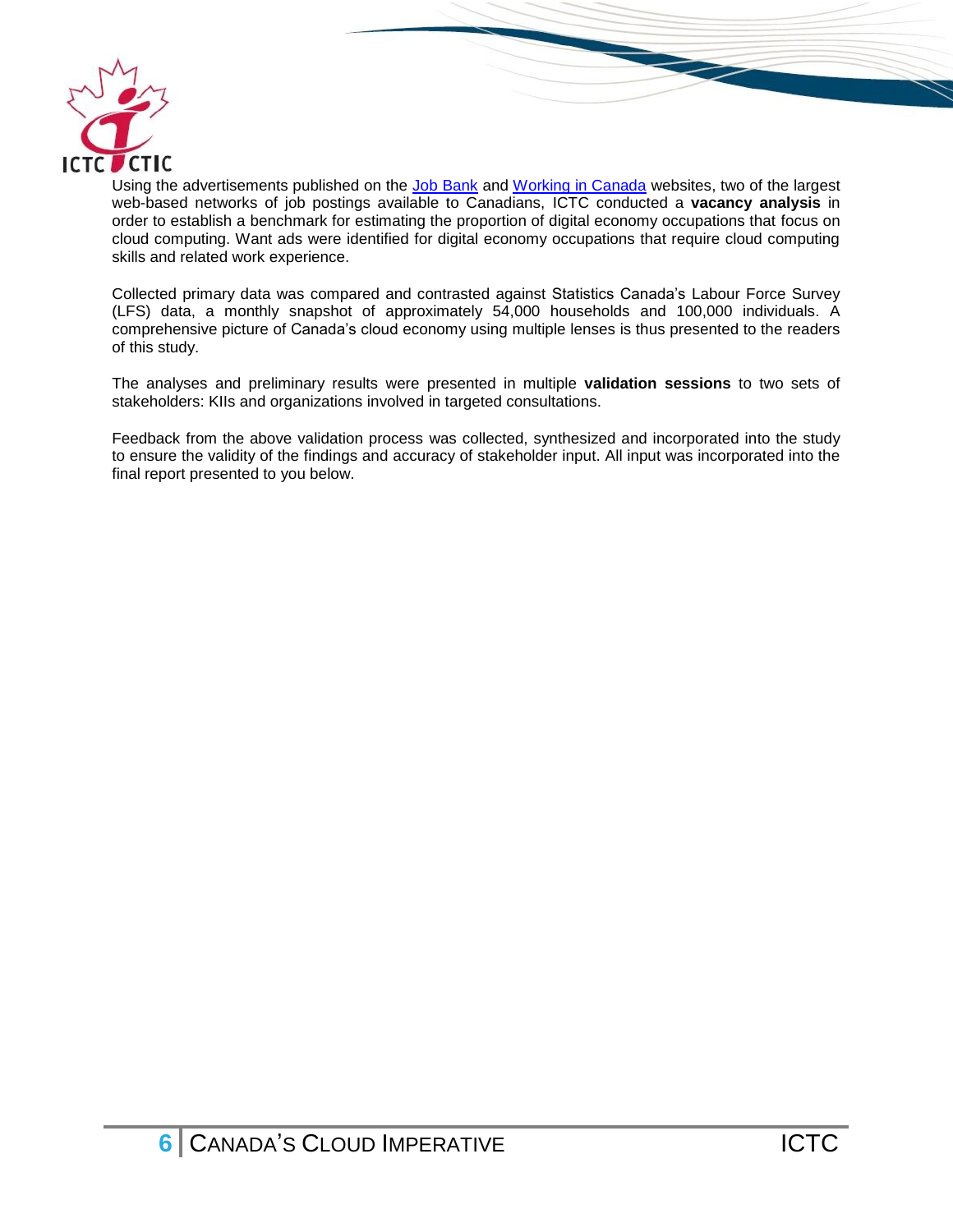

<span id="page-7-0"></span>2011 and 2012 have each been described as the "Year of the Cloud." Cloud has become a dominant conversation in the ICT industry. All the exuberance surrounding it has led to various definitions of what the cloud actually is. In its simplest form, the cloud is the virtualized method of delivering and accessing computing resources on-demand, $3$  over the internet, and detached from the local environment.<sup>4</sup> Clouds provide a full-range of internet-based ICT applications, processing capabilities, and storage capacity. Everything from virtual processing systems, application development, advanced hosting, and web-based software solutions can be provided over the cloud, thereby replacing applications conventionally installed on the personal computers of end-users.<sup>5</sup> In other words, cloud systems are infinitely scalable, provide multiple infrastructure sources, and can be used for every computing purpose ranging from disaster recovery to business continuity.<sup>6</sup>

The inherent economic benefits of cloud services are many-fold; they can provide on-demand resources that can be configured, expanded, and accessed on the internet easily by anyone. The security implications of cloud technology are more ambiguous. Although the cloud provides an affordable way to improve the security of small firms that otherwise cannot afford top-line security infrastructure,<sup>7</sup> others believe security concerns could limit the future appeal of cloud adoption. According to a recent cloud computing survey conducted by LinkedIn, more than one-half of respondents cited security as their top concern with cloud services.<sup>8</sup>

IBM's annual global Tech Trends survey forecasts cloud computing to be one of the most sought-after ICT skills over the next five years, and will dominate on-premise computing as the primary ICT delivery model by 2015.<sup>9</sup> It is also estimated global cloud traffic will grow at CAGR 66% by 2015 and will represent 57% of total data centre workloads.

# <span id="page-7-1"></span>**3.1 Sudden Arrival or Slow Evolution?**

The emergence of cloud as a "new" paradigm is oft-discussed. The challenge to the use of predominantly local PC and network resources is the outcome of decades of computing evolution. Computer hardware time-sharing first appeared in the 1950s,<sup>11</sup> which enabled for the first time simultaneous shared use of a computer system by independent users. It was through this process the concepts of 'real-time' and 'online' first emerged.<sup>1</sup>

Once time-sharing expanded past the sharing of a single computer processor during the 1980s and early 1990s, it became known as utility computing and then grid computing. With the introduction of broadband in the late 1990s, the one thing holding back grid computing (e.g., an effective delivery mechanism) was no longer an obstacle. As broadband delivery continued to grow in the early 2000s, start-ups capitalized on the low barriers to entry and began offering computing services over the internet. And while cloud is often considered the competitive edge of start-ups, established businesses and multi-nationals soon recognized the potential of the cloud and began expanding their services to take advantage of the age-old concept that was finally a reality.<sup>13</sup>

The emergence of multi-tenancy has been key, in the minds of some observers, to the emergence of cloud as that is commonly thought of today. In a multi-tenant architecture, multiple users can share the same application running from a single machine without access to others' data – with associated cost benefits.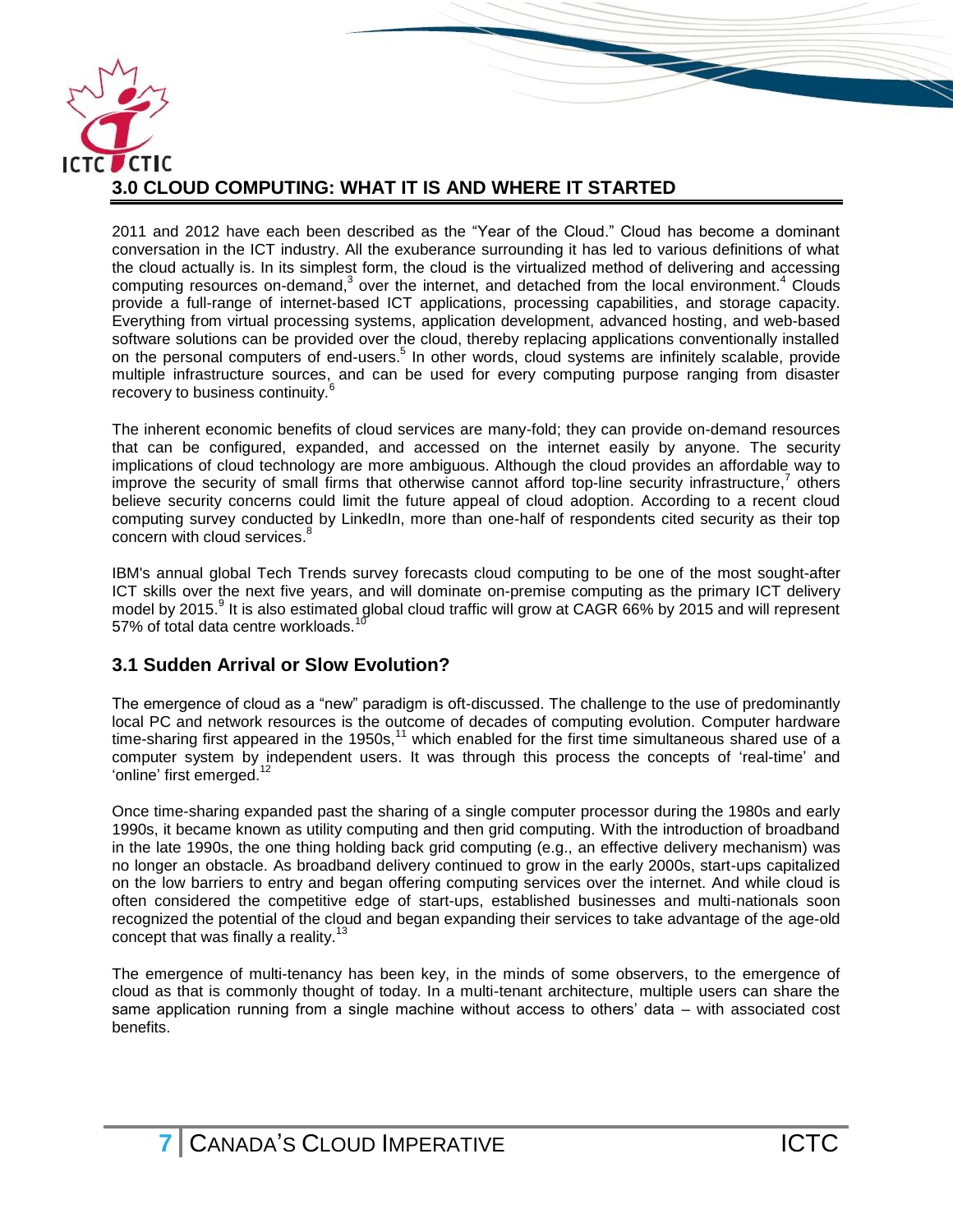

<span id="page-8-0"></span>There are a few different deployment models for cloud services. Businesses can choose from a variety of these models, depending on their needs and capacities. The choice between a public cloud or private cloud will depend largely upon organization size and its ability to invest its own private cloud infrastructure. However, the public cloud is what drives the market, and is considered the catalyst for cloud adoption among enterprises and private users. The top publicly-traded cloud companies are already worth more than \$100 billion.<sup>14</sup>

For a service to be truly classified as cloud, it must have all five of the following characteristics:

- Multi-tenant architecture that isolates all customer data and customizations in metadata layer, enabling code-layer upgrades without regression tests and rewrite;
- $\blacktriangleright$  Provide upgrades to existing services without disruption or technology risk, usually included in the cost of service;
- Development teams that focus on supporting and advancing a single code base, rather than supporting multiple legacy versions still in-service;
- $\blacksquare$  In the case of public cloud, the provisioning and usage of accounting systems; and
- $\blacktriangleright$  "No Software" what's paid for is function, not code. Continuous scrutiny of operations, maintenance facilities and world-class security standards are literally "part of the service."

#### **Private Cloud**

Private clouds are typically used by very large firms capable of providing cloud or cloud-like services internally through their own hardware, software, and service suppliers. Private clouds are primarily heavily virtualized server environments, and virtualization satisfies only one of the five characteristics of cloud computing according to the National Institute of Standards and Technology (NIST). The private cloud is driven primarily by hardware and traditional software vendors as they transition their business model to provide public cloud offerings. Many cloud companies offering private clouds mix virtualization efforts with public clouds.

Some observers raise questions as to whether private cloud services are properly thought of as cloud at all. While they make extensive use of virtualization, they may not always demonstrate four other attributes thought to define "cloud": ondemand self-service, broad network access, rapid elasticity and measured service.<sup>15</sup>

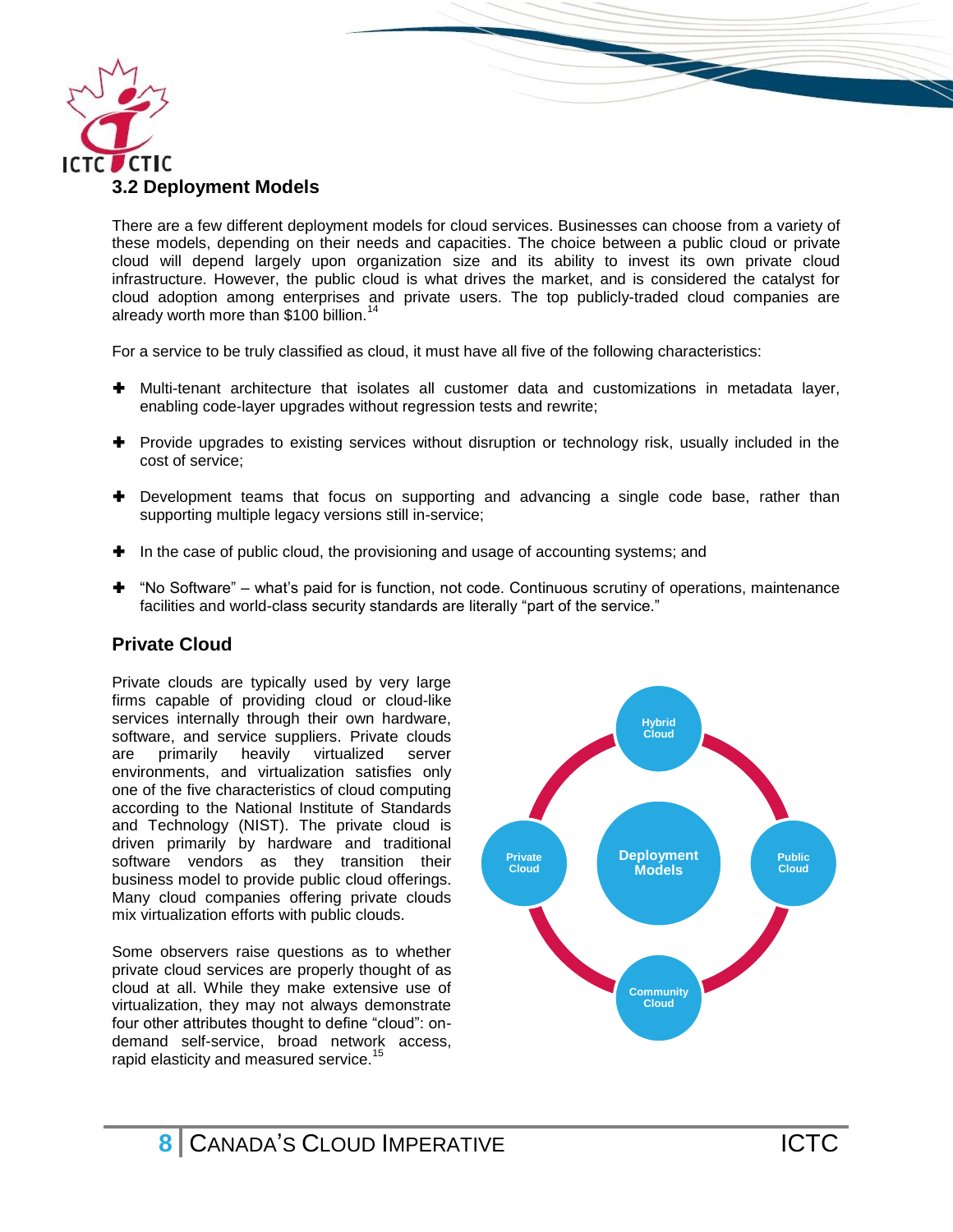

Private clouds have become more popular as traditional IT vendors have seen their market share eroded by public cloud providers. Services such as those sold by Amazon and Salesforce.com have diminished to an extent the demand for in-house equipment and software licenses. Offering on-premises equipment and software that replicates some of the functionality of cloud services is a strategy to stem some losses

Private clouds are popular in industries that have security concerns such as government and financial services. They enable these industries to control all aspects of their cloud services and safeguard all data and applications flowing through the organization. Private clouds are able to host any kind of service offered over the cloud (e.g., applications, processing capabilities, storage), but are most commonly used to develop and test new applications, an approach beneficial to organizations with large development staff.<sup>16</sup>

#### **Public Cloud**

Public clouds are used by a spectrum of enterprises, and have been the driver of most cloud-focused discussion and economic activity. However, since 2008 a significant number of large enterprises have embraced these new services, including GE, Toyota, BMO, Virgin, HP, Dell, Cisco and others. In fact, 2008 was a critical year for cloud services as the global economic crisis forced enterprises large and small to examine their cost structures and business processes. The public cloud provides computing resources on-demand, making it the most widely used business model in most industries. Among larger enterprises, the public cloud is often found alongside the private cloud.

In order to be considered a truly public cloud, observers consider that they should exhibit:

- Multi-tenant architecture that isolates customers' data and customization in the metadata layer, enabling code-layer upgrades that eliminate regression tests and rewrites
- **+** Upgrades throughout the year without disruption or technology risk, accomplished seamlessly and included in the cost of service
- A single code base to which development teams focus all their effort on supporting versus multiple legacy versions that remain in service
- **+** Provisioning and usage accounting systems; and,
- "No software", payment is for functionality, not code, implying the inclusion of continuous operations scrutiny, security and facility maintenance as included in the price.

Companies that provide public cloud services do so in three ways:

**Software as a Service (SaaS)**: often described as on-demand software, SaaS delivers software applications over a centrally hosted cloud, enabling users to access applications from service providers through a web browser. This delivery model has become the most common for many business applications ranging from accounting to enterprise resource planning and through human resource management.

**Infrastructure as a Service (IaaS)**: provides basic computing capacity and infrastructure (e.g. server or storage). IaaS services offer users the capacity to use extra storage space in services and data centres. Organizations that offer SaaS typically base their services on IaaS they purchase from other cloud suppliers.<sup>17</sup> To date, Google's entry into this space has been largely among consumers compared to Amazon's enterprise customers.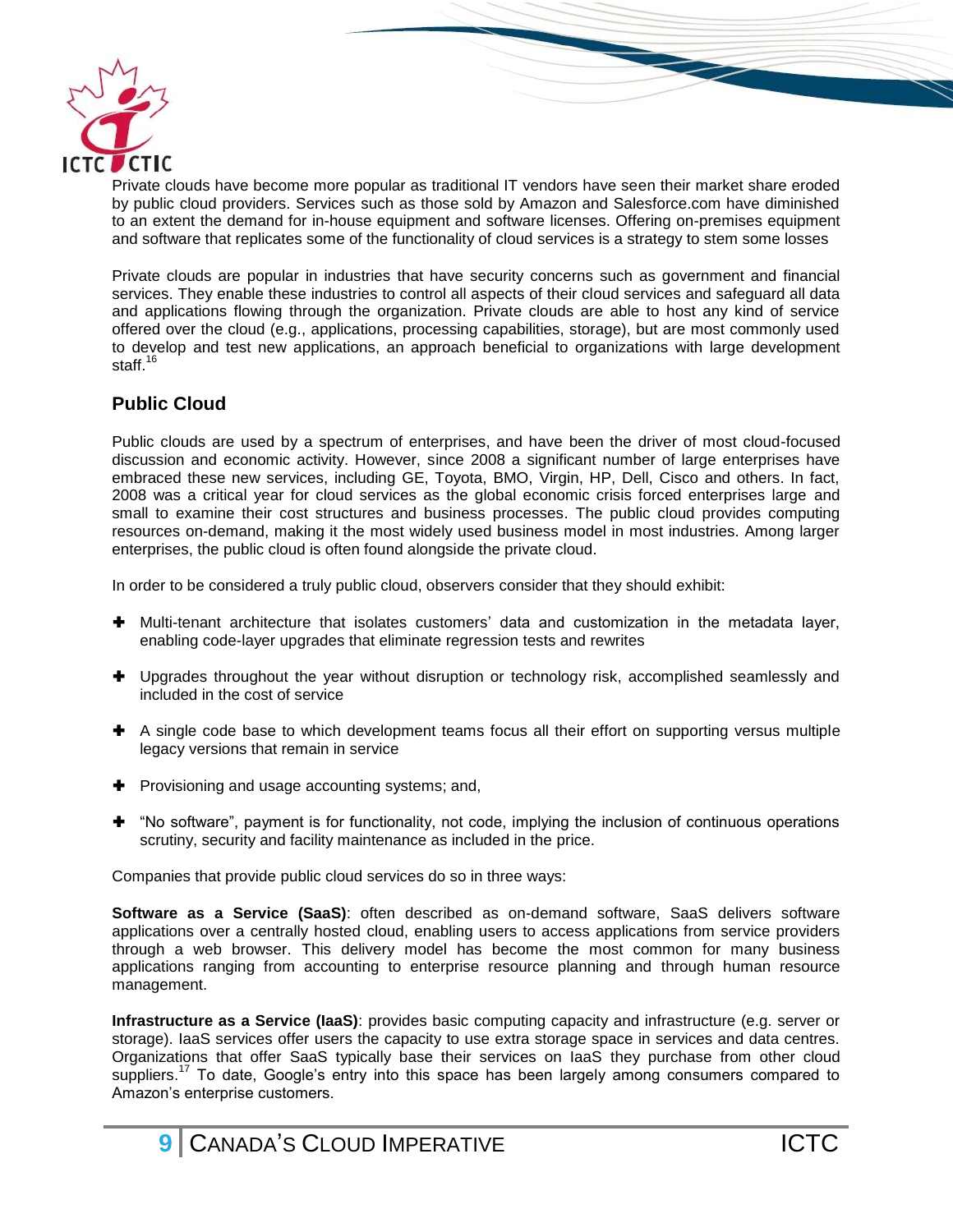

**Platform as a Service (PaaS)**: sometimes defined as the middle ground between the other two delivery models, PaaS provides the computing capacity of IaaS and the platform required by application developers. With PaaS, software developers have all the tools to develop software services, such as an operating system, programming language, database, and web server, without having to buy and manage the underlying hardware and software.

Figure No. 1 illustrates a simple flowchart that illustrates the interaction among public cloud services.

#### **Figure No. 1: Public Cloud Flow Chart**



During the key informant phase of the study, ICTC made a concerted effort to gather industry insights from a representative sample of cloud providers. In so doing, we came to learn that Canada's cloud industry, which is driven by services offered over the public cloud, provides mainly infrastructure services, software services or a combination thereof. Figure No. 2 provides a snapshot of the organizational breakdown of ICTC's key informant interviews.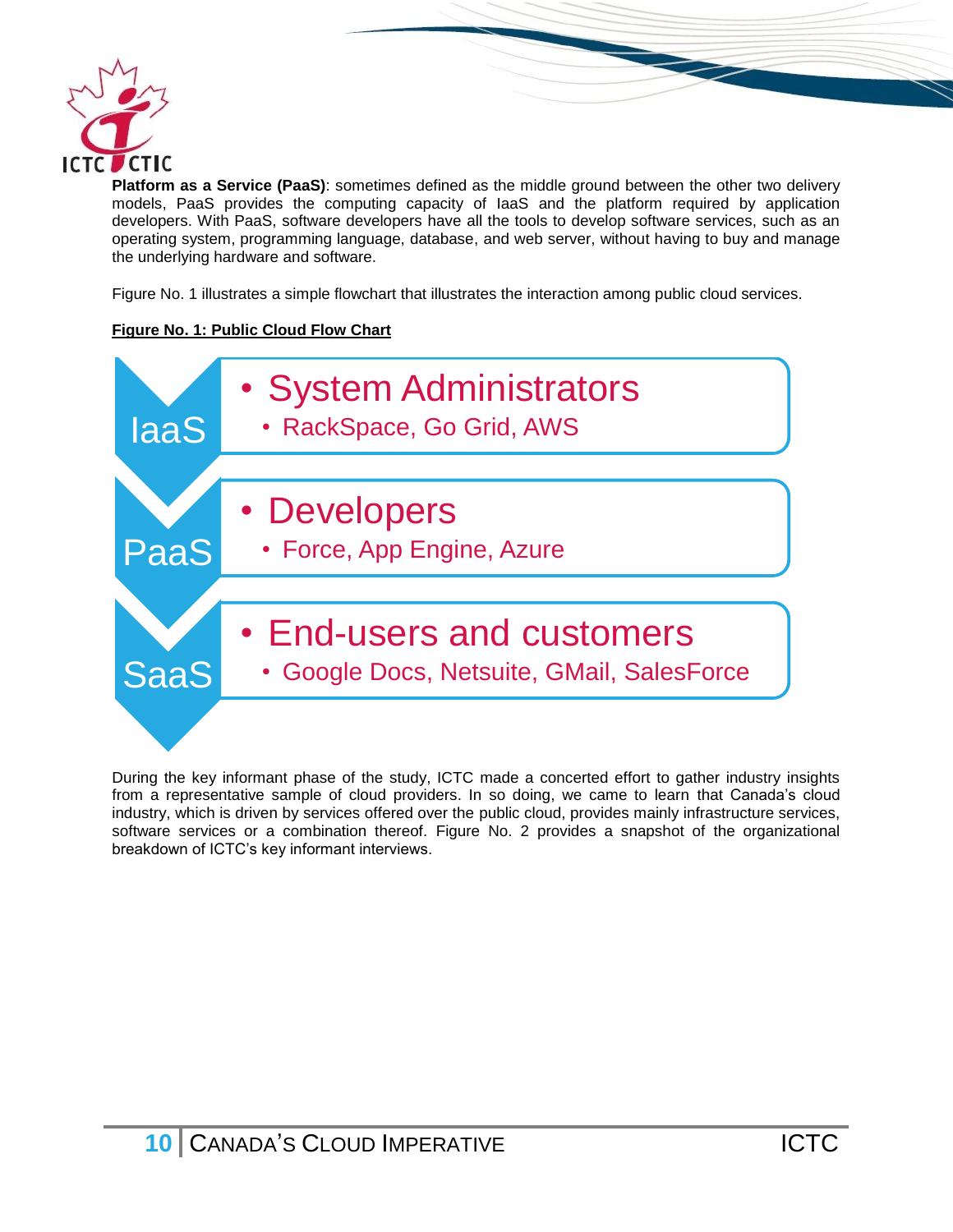



*"Computing is changing from something that each company needs to supply for itself to a utility model (analogous to the electric grid) where computing becomes available on demand, at whatever capacity is currently needed, for as long as needed."*

*Source: ICTC (2012).*

According to industry informants, understanding the difference between private and public clouds is critical if Canada is to overcome slow cloud adoption. IaaS providers go to great lengths to ensure the integrity of the data contained in their servers but perceptions around security and privacy are challenging to overcome. Early adopters have been invigorated by the potential of emerging technologies. Others have responded much more conservatively. As an example, the perceived privacy issue is leaving many potential adopters out of the market at this time.

# **Community Cloud**

A community cloud is a shared infrastructure among several organizations that come together around a common concern, such as security or compliance. Community clouds can be managed and hosted internally or by a cloud provider.

# **Hybrid Cloud**

Hybrid clouds refer to two or more cloud deployment models (private, public or community) that are both unique and bound together. They offer the benefits of multiple deployment models and require a mix of on-premise and hosted cloud infrastructure.<sup>18</sup>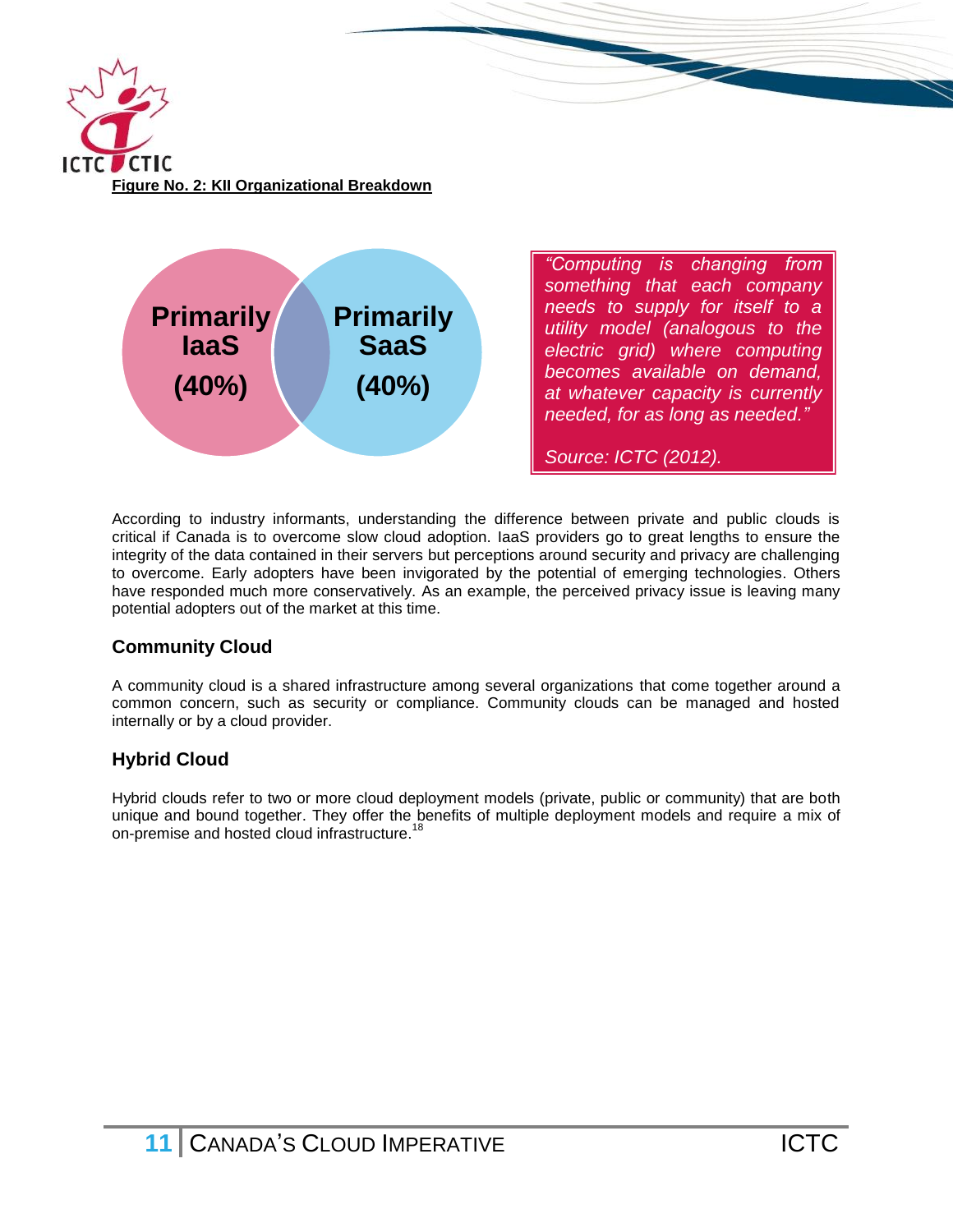

<span id="page-12-0"></span>The potential benefits of cloud computing are many-fold. Consumers, governments, and organizations ranging from multinationals to SMEs can all take advantage of the emergence of cloud as users and as vendors. Combined with open data, cloud services provide unlimited potential for innovation and collaboration across regions, jurisdictions, and nations. Despite this, there are concerns about intellectual property, personal privacy, and security,<sup>19</sup> not to mention corporate culture shock and lack of regulatory .<br>standards.<sup>20</sup>

# **European Union (EU)**

The EU has identified the growth potential of cloud computing, and has embarked on the fullscale development of a European cloud ecosystem. Strong interest and participation from industry and academia has given the EU the backing it needs to move forward with its cloud efforts. The EU is currently mobilizing a joint research effort to scope out the requirements for developing such an integrated cloud ecosystem. Given the EU's strong R&D background in GRIDs and Service Oriented Architecture (SOA), the Union is well positioned for breakthroughs in cloud computing. However, barriers to entry for small firms are high. More technical- and business-oriented R&D programs are needed to encourage them to enter the cloud market. 21

While hopes are high, significant challenges threaten the EU's cloud initiatives. Chief among **Data security and personal privacy**: Communicating over public clouds, as opposed to keeping it entirely within a private network, is inherently risky. As is the case with many cloud providers, infrastructure is shared among many clients, often dispersed over several machines and data centres. On the privacy side, personal information is much more vulnerable to breach if it is stored over a cloud as opposed to inhouse. Privacy concerns of this nature stem from the diversity of privacy regulations across the globe (Ernst & Young, 2011).

these are concerns that emanate from early cloud adoption, such as **data security and the protection of personal privacy**. European policymakers are concerned about the protection of personal data and data flow. It is therefore vital for all cloud providers in the European Economic Arena (EEA) to provide clients with the information they need to reach an informed decision regarding cloud adoption, such as security, transparency, and legal certainty. $22$ 

Due to the rapid pace of technological change, the cloud represents a challenging but promising proposition for consumers and policymakers in the EEA. As a first step, defining the security concerns with regards to data protection is critical for the cloud industry to thrive in the EEA.

#### **Japan**

Cloud adoption in Japan has grown rapidly since 2010, when cloud services grew by almost 42% to reach US \$540 million. Japan's market for cloud computing services is projected to be worth US \$1.8 billion in  $2014<sup>23</sup>$  This rapid acceleration, combined with several other factors including laws and regulations governing cloud, ICT-related infrastructure, and broadband deployment, has made Japan the worldwide leader in cloud computing. In 2012 Japan ranked first on the BSA Global Cloud Computing Scorecard, due to its "… comprehensive suite of modern laws that support and facilitate the digital economy and cloud computing."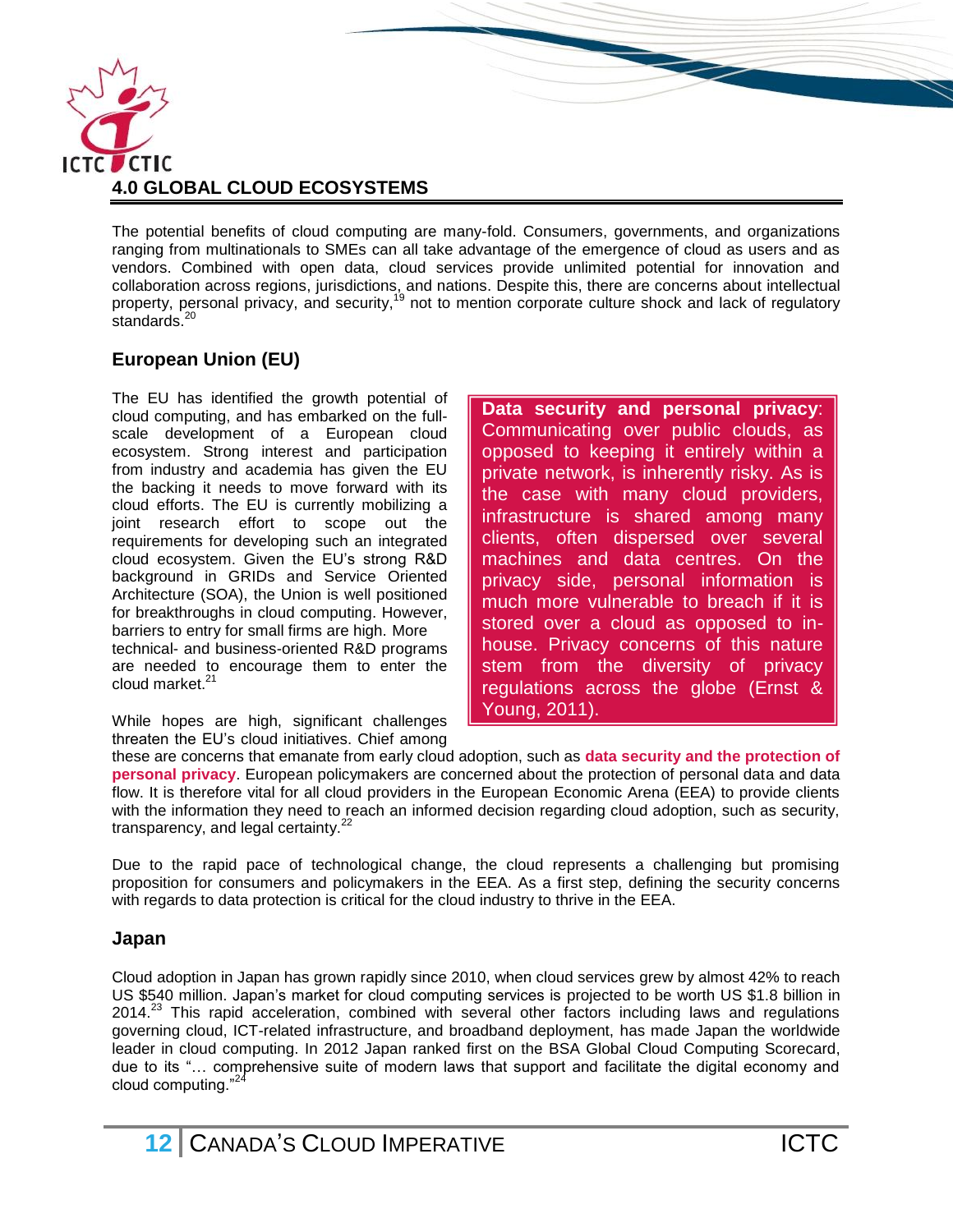

Similar to the EU, privacy concerns and the integrity of intellectual property are some of the biggest challenges facing the Japanese cloud industry. To combat these challenges, Japan is tying the regulatory loose ends on the cloud industry by establishing comprehensive privacy laws that, among other things, protect **intellectual property** in the cloud.<sup>25</sup>

# **Australia**

In 2013 Australia launched its national cloud computing strategy, which is aimed at increasing the adoption of cloud services in the public sector. Australia's cloud policy is an effort to modernize the government's approach to ICT. The policy requires "all government agencies to **Intellectual property**: Security officers who are responsible for safeguarding an organization's intellectual property will not readily give up direct control of the IT environment, especially considering the current state of cloud intellectual property laws. Comprehensive laws which safeguard organizations from misappropriation or other infringements to intellectual property created or stored over the cloud remain underdeveloped in most areas of the globe. (Ernst & Young, 2011; Ridout & Maybee LLP, 2010).

consider cloud services for new ICT procurements, test and development activity, and to migrate existing websites to cloud services at natural refresh points."

Australia's National Cloud Computing Strategy is the culmination of several months of consultation among several government departments, and reflects the country's commitment to advancing its digital economy. The underlying vision of the National Cloud Computing Strategy is to give Australians the opportunity to "create and use world class cloud services to boost innovation and productivity across the digital economy." This vision will be accomplished by maximizing the value of cloud services in the public sector, promoting cloud services to SMEs and consumers, and supporting the country's cloud services sector.<sup>26</sup>

#### **United States (US)**

While not fully matured, the market for cloud services has great potential in the US. With more than 100 million households projected to have access to download speeds of at least 100 Mbps by 2020, $^{27}$  the US will play a central role in the global cloud industry. The US is home to leading multinationals already providing cloud services on a global scale, such as Google, Microsoft, Apple, Dell, and Oracle, and Rackspace Hosting. Revenue generated by the US public cloud industry is projected to grow CAGR 18.5% to reach \$43.2 billion by 2016.<sup>28</sup>

In 2011 the National Institute of Standards and Technology (NIST) released a Cloud Computing Technology Roadmap, which outlines ten requirements for successful cloud adoption, beginning with the need to establish an international consensus on the "… interoperability, portability and security standards" of cloud technology.<sup>29</sup> The US has established comprehensive legislation regulating e-commerce and cyber crime but has yet to establish sufficient privacy laws outside of a few sectors, such as health. This means the great majority of American companies are not protected by privacy legislation that guarantees such things as the protection of intellectual property.<sup>3</sup>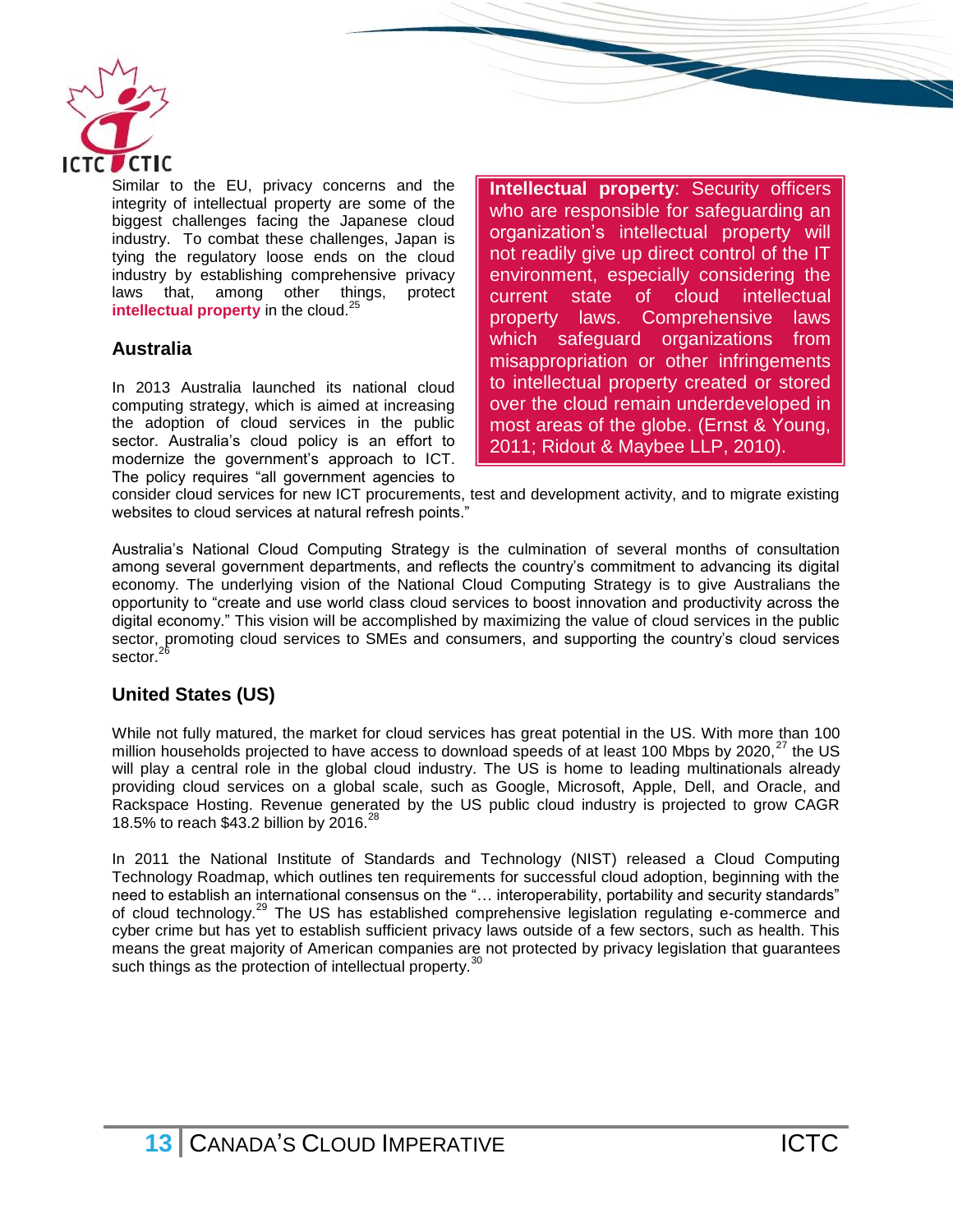

# **United Kingdom (UK)**

The UK currently ranks eighth on the BSA Global Cloud Computing Scorecard, largely due to its government sector initiative targeted at easing the public sector procurement of cloud-based IT services. The UK's G-Cloud strategy is a government-led initiative committed to not only increasing cloud adoption in public sector bodies, but also delivering cloud computing resources. The goal of the G-Cloud strategy is to deliver fundamental changes in how the public sector operates and procures ICT. This includes achieving greater economies of scale, delivering ICT systems that are more responsive to government policies, capitalizing on emerging technologies to reduce costs, and meet environmental sustainability goals.

#### **China**

Elsewhere in Asia cloud computing represents one of the fastest growing industries. China's investment in cloud technology is projected to reach US \$1 billion by 2016, an increase of 250% from 2011. In 2011, China represented ten percent of total worldwide cloud investment, which is no surprise, given that China accounts for close to eight percent of the global ICT market.<sup>31</sup>

China's Ministry of Industry and Information Technology has already outlined a roadmap for developing the country's cloud industry, beginning with a pilot program centred on five major cities: Beijing, Shanghai, Shenzhen, Hangzhou, and Wuxi. Eight additional provinces and cities have also announced cloud adoption strategies that once completed, will give China more than ten million cloud servers. representing a total investment of US \$270 billion.<sup>32</sup>

The Chinese government has clearly demonstrated a strong commitment to building its digital economy through the cloud and other means, which will serve to further enhance the country's economic prowess both regionally and globally. However, a lack of intellectual property enforcement and reluctance to integrate international IT firms serve as barriers to China's developmental goals. Despite these concerns, China is increasingly active in the

**Cyber Security Regulatory Compliance:** Data stored and transmitted over the cloud can theoretically be dispersed all over the world. The question then arises as to whose rules must be followed. The cloud industry is a key beneficiary of globalization in that users can find cheaper services in other countries. But with globalization also comes challenges related to jurisdiction and data sovereignty. To combat these challenges, new policies which govern cross-country cloud consumption must be enacted (Ernst & Young, 2011; European Commission, 2010).

<span id="page-14-0"></span>global arena, having signed UN and WTO regulatory agreements, in addition to strengthening its **cyber security regulations**. At home, it continues to facilitate rapid adoption of the cloud, having made significant progress expanding its broadband coverage.<sup>33</sup> This is a critical step to ensuring that China's cloud pilots thrive and contribute to one of the world's largest cloud industries.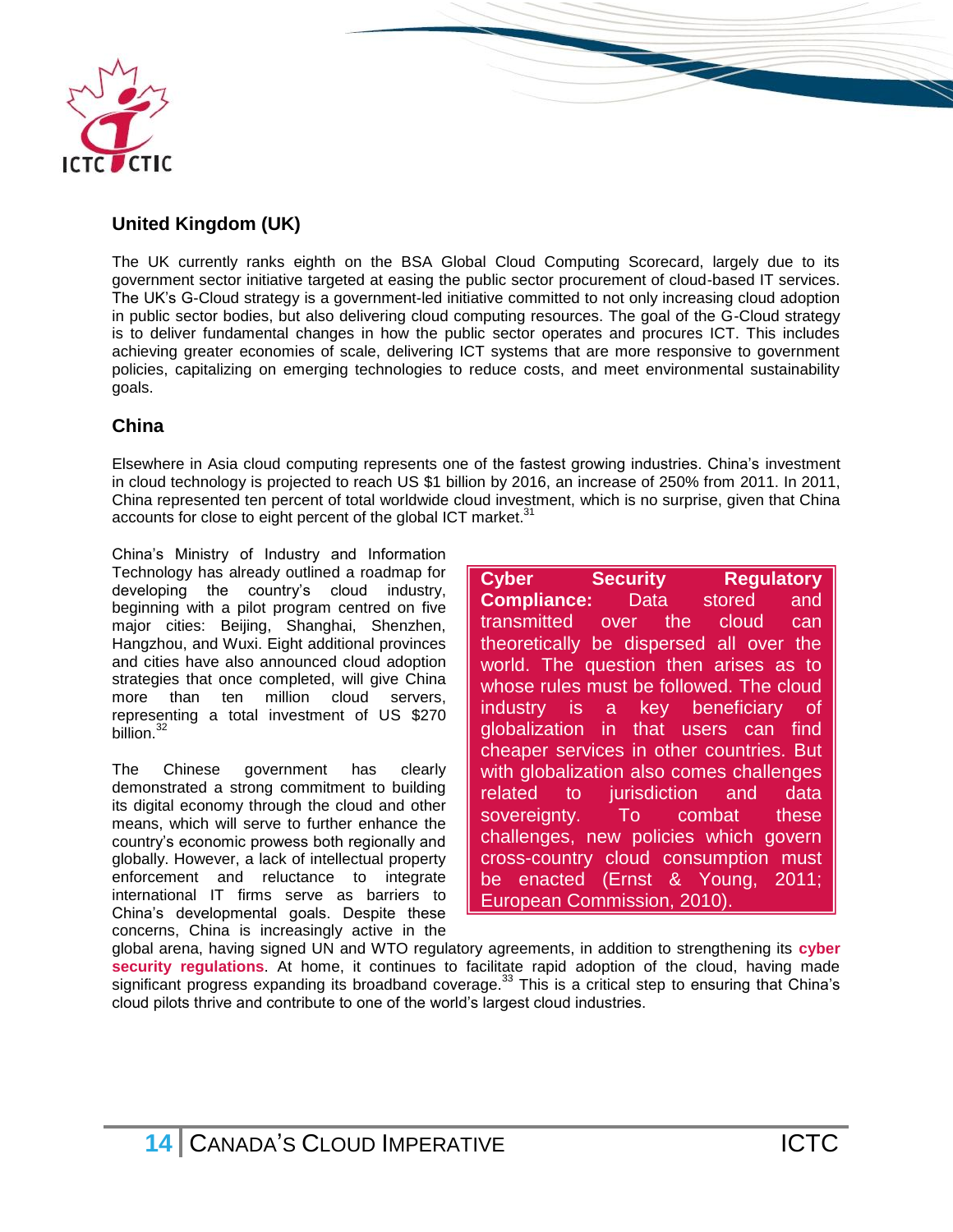

Canada remains a leader in the global digital economy, but is ranked ninth out of 24 in the global cloud industry, lagging considerably behind Japan, Australia, the US, and Germany. Canada's underperformance is largely due to the lack of national **cyber security standards**, as well as the perception of outdated copyright laws that do not provide sufficient protection for online material.

Canada currently does not have any specific laws or regulations governing cloud security, despite extensive information security guidelines regulating most government agencies. While some security and privacy standards exist for private firms, they are generic and are largely irrelevant to the cloud industry. Currently, Canada's cloud service laws provide some protection against the misappropriation of cloud services but still require updated enforcement guidelines.

**Cyber Security Standards:** Currently, few standards are in place to guide the Canadian and global cloud economies. Cloud standards related to cyber security would enhance interoperability, legal certainty, and help firms to develop best practice. The benefits of globalization also leave the international market exposed to a host of cyber threats. In a globalized market, cloud penetration is expected to deepen as users seek costeffective IT sources (European Commission, 2010; Data Protection Working Party, 2012).

<span id="page-15-0"></span>Despite Canada's ninth place ranking on the global cloud scorecard, this represents a considerable improvement over the 2012 rankings, in which Canada placed 12<sup>th</sup>. Regulatory gaps notwithstanding, Canada has one of the strongest ICT infrastructures in the world, cutting across all industries, which together make up the nation's digital economy. Broadband penetration in Canada cuts very deep and by 2016, all Canadians will have access to internet speeds of at least five Mbps per second. Canada's firm digital infrastructure gives it great leverage to make up for its lagging cloud industry, which, as the next section reveals, is ripe with job opportunities.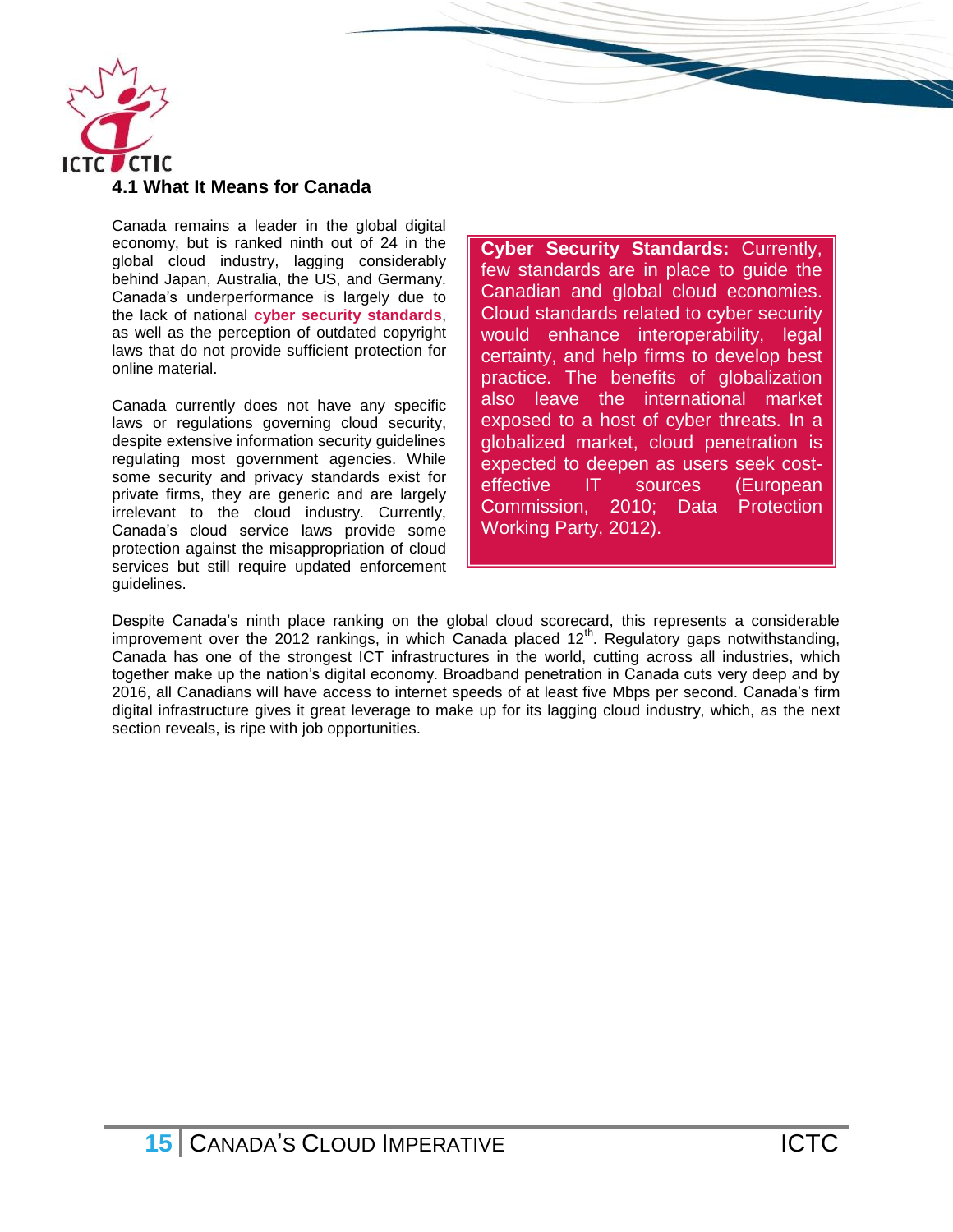

# **5.0 CANADA'S CLOUD ECONOMY: EMPLOYMENT & CONTRIBUTION TO GDP**

Cloud computing has already had a pervasive impact on the Canadian labour market, and over the next three years, this impact is expected to grow significantly. According to IDC, cloud computing will generate close to 14 million cumulative jobs globally by 2015. Media and communications, financial services and manufacturing industries will spearhead the growth of cloud-generated jobs, followed by retail and public administration.<sup>34</sup> Technical ICT professionals will have new opportunities to apply their skills in a virtualized service-oriented environment, whereas non-ICT professionals will benefit from the industry's overall growth, which means more jobs across a wide spectrum of enterprises.

*Canada's cloud economy directly employs 38,400 workers.* 

*When we factor indirect and induced employment, the total cloud economy and related employment in Canada in 2013 is estimated to be 48,000.*

The economic benefits of cloud computing extend to several domains, including cost reduction, scalability, innovation, and enhanced organizational performance. As more organizations realize the benefit of cloud adoption, more will turn to the cloud at the expense of older legacy systems. Large firms will increasingly turn to private clouds to streamline process and enhance their security, while small firms will leverage the low start up costs associated with cloud adoption. All of this points to growing opportunities for cloud-enabled jobs covering a wide area, including technical and non-technical, direct and indirect.

The cloud-enabled labour market consists of jobs in small start-ups to established SMEs and up to large multinational corporations. Technical positions include areas such as software engineering, interactive media, computer networking, business analysis, and IT management.

The deployment of clouds in all segments of Canadian business and society is creating a broad range of skill requirements for both technical ICT and non-ICT professionals. Cloud computing is the interface between existing and emerging technologies, thus necessitating a stronger understanding and application of the virtual environment. At the same time, non-technical workers require a basic understanding of the utility of cloud computing in order to streamline processes, introduce efficiencies, and establish linkages between emerging technologies and business opportunity.

# <span id="page-16-0"></span>**5.1 Total Employment**

According to ICTC's April 2013 Monthly Snapshot, there are 809,000 technical ICT professionals employed across Canada. Of these, there are 58,000 computer and information systems managers, 155,000 information systems business analysts and related professionals, 60,000 software engineers, 26,000 interactive media developers and 65,000 computer/network operators and web technicians (refer to Figure No. 3 for the unemployment rate for these occupations). Although not all of these 363,000 technical ICT professionals are employed in the cloud economy, many are. It is to be expected that the job descriptions and job titles of these professionals vary from industry to industry and company to company. Figures 4 and 5 provide a snapshot of ICTC's cloud labour force estimates. Some of the sample job titles include the following: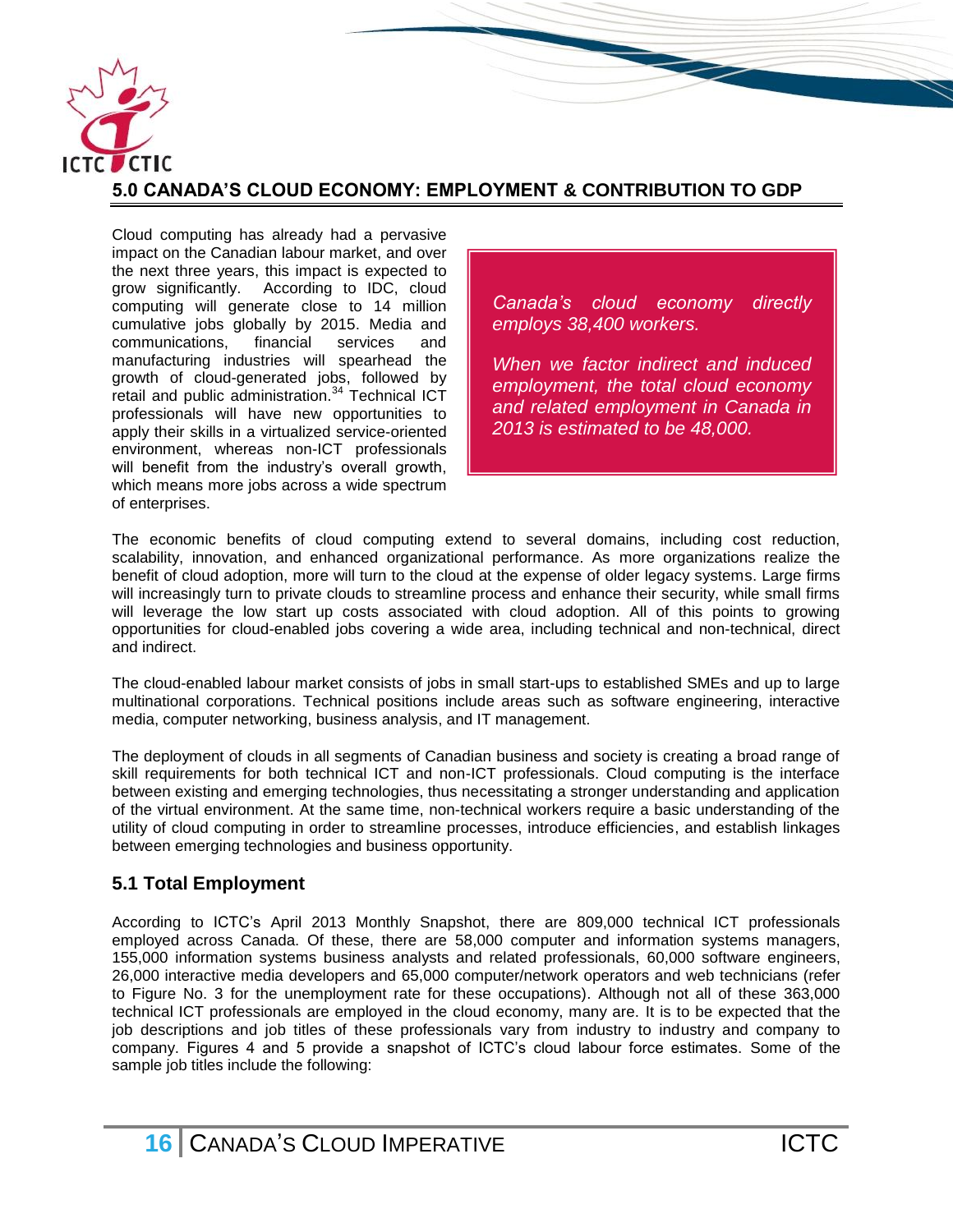

 **Computer and information systems managers**: software development manager, software design manager, systems development manager, data centre manager, IT manager

**REAL PROPERTY** 

- **Information systems business analysts**: software quality assurance analyst, MIS analyst, informatics security analyst, EDP auditor, system integration analyst
- **Interactive media developers**: graphical user interface (GUI) designer; graphical user interface (GUI) developer; interactive media developer
- **Software engineers**: technical architect–software; telecommunications software engineer; telecommunications software specialist; applications engineer; enterprise architect
- **Computer network technicians**: Internet website technicians, LAN manager/administrator, WAN manager/administrator, controller—network, network administrator



**Figure No. 3: Snapshot of ICT Occupations Employing Cloud Professionals**

Source: ICTC (2012).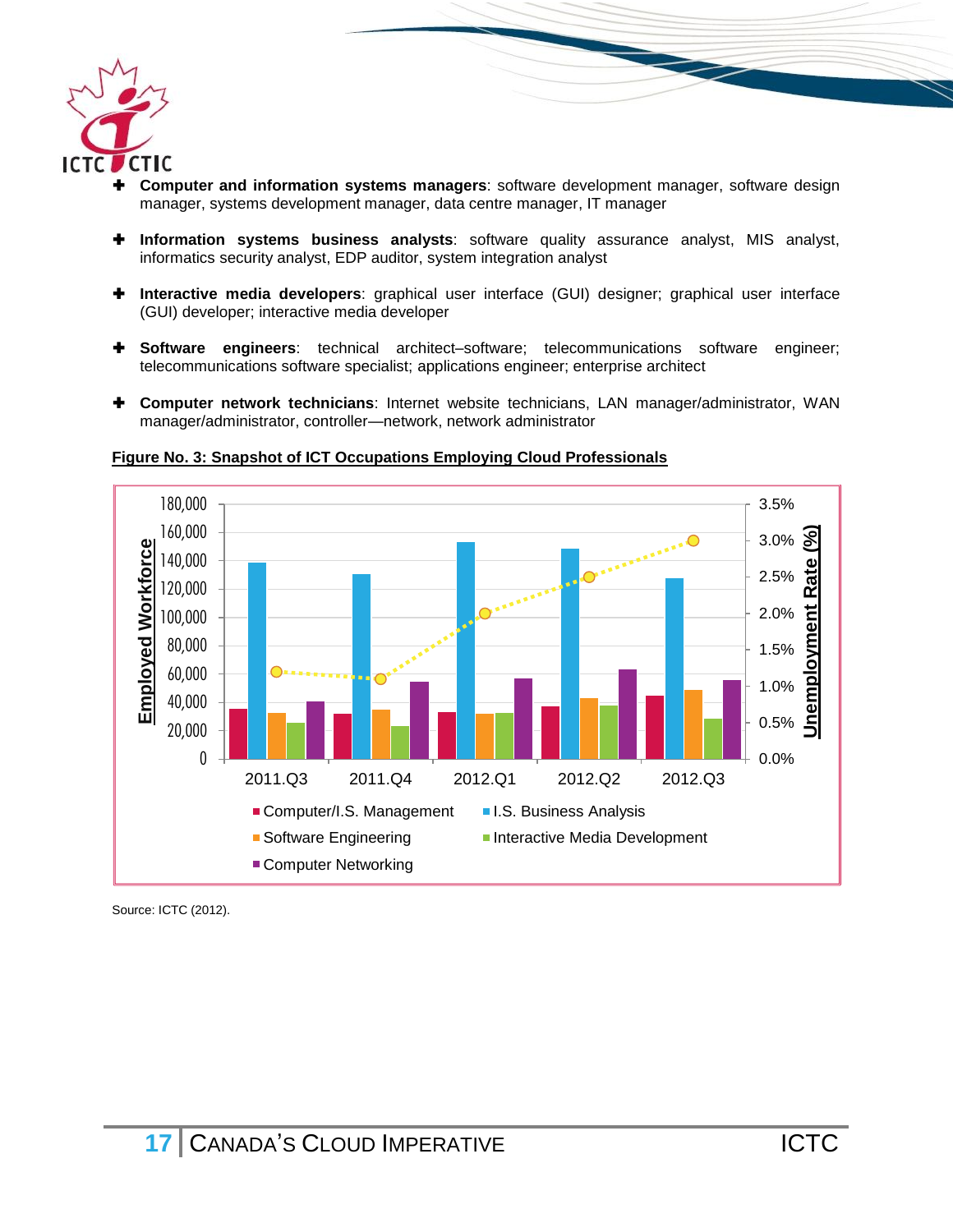



Source: ICTC (2013).

 $\overline{a}$ 

Based on job vacancies, social media adverts, Statistics Canada data, and the Working in Canada portal, Canada's cloud economy directly employs 38,400 workers. Of these, there are approximately 21,400 technical ICT professionals directly employed in the Canadian cloud services industry. In addition to these ICT occupations, cloud computing is reshaping many job descriptions in various technical and nontechnical roles. Ultimately, the growth of cloud computing means that business and technology are becoming more interconnected and demand for ICT professionals with business development skills is higher now than ever before.<sup>35</sup> The importance of this relationship is magnified when one considers the skills that will drive ICT hiring trends for 2013. According to a recent study of US-based managers and recruiters, cloud computing and business intelligence skills are among the most in-demand skills for ICT professionals in 2013.<sup>36</sup> Accompanying them are skills in mobile technology.<sup>1</sup>

Roles such as enterprise architects, software engineers, and business systems analysts are strongly positioned to bridge the gap between the business side and IT domain.<sup>3738</sup> In an age when cloud computing is shaping and redefining the ICT paradigm, gaps separating business and IT will prove costly to firms. Enterprise architects and business analysts, among others, will play a catalyst role in championing the cloud into the business environment and overall management structure.<sup>39</sup> championing the cloud into the business environment and overall management structure.

 $1$  In 2012 ICTC identified that employment in the Canadian mobile app economy alone can expect to grow by 51% by 2016. For the full report, see: ICTC (2012): *[Employment, Investment and Revenue in the](http://www.ictc-ctic.ca/wp-content/uploads/2012/10/ICTC_AppsEconomy_Oct2012.pdf)  [Canadian App Economy](http://www.ictc-ctic.ca/wp-content/uploads/2012/10/ICTC_AppsEconomy_Oct2012.pdf)*.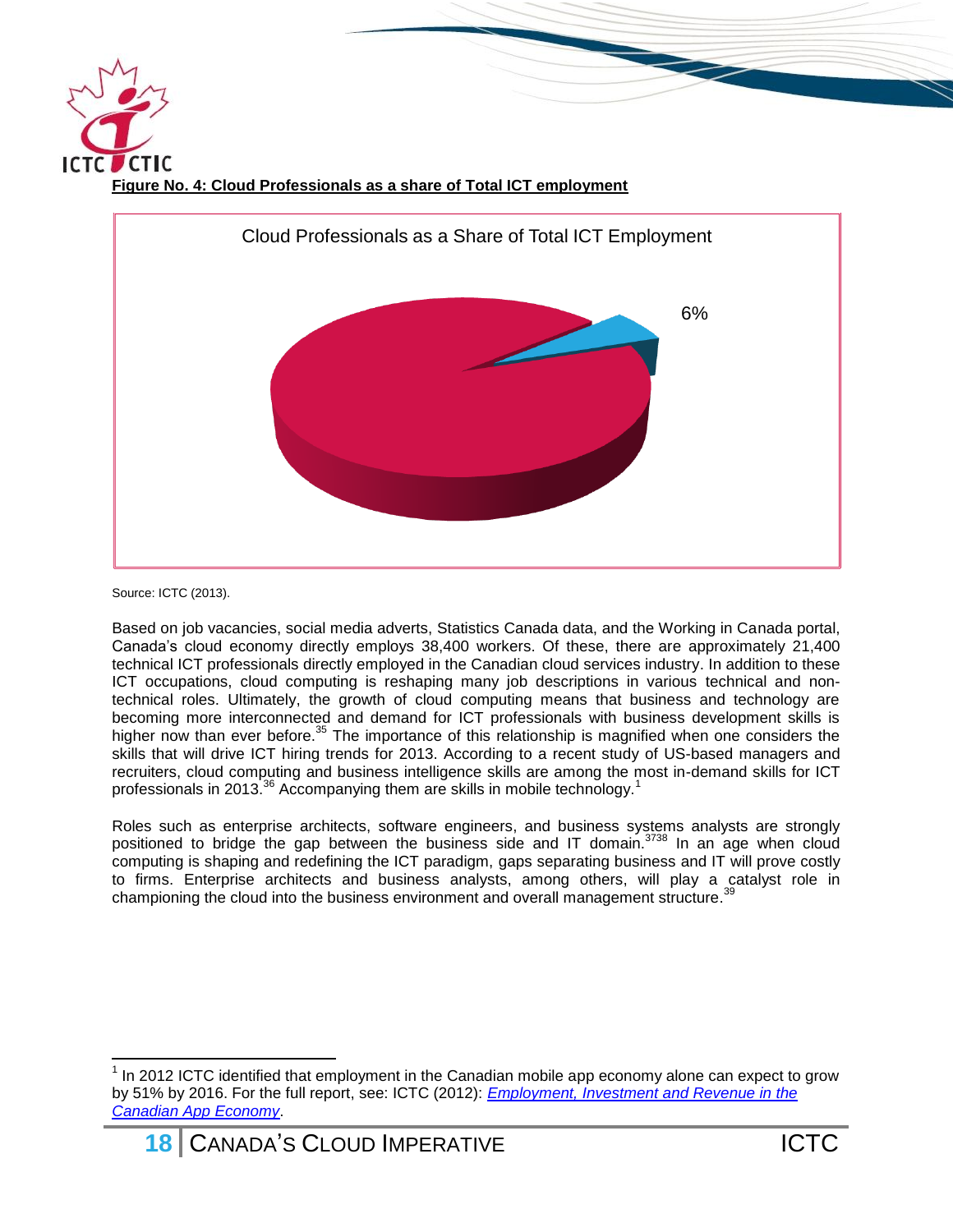**Figure No. 5: Employed National ICT Workforce (2011.Q3-2012.Q3)**



ICTC's primary data, among other sources, demonstrates that Canada's cloud economy is a very young industry. Cloud developers and service providers are typically small firms employing less than 50 workers. As is often characteristic of tech start-ups, technical professionals outweigh non-technical workers. Therefore, it is estimated that an additional 17,000 non-technical professionals are directly employed in the cloud economy, bringing the total direct employment to 38,400.

Although the cloud economy is still an infant industry, job creation extends far beyond the confines of cloud start-ups and cloud service providers. The basic rationale for determining both the spillover effect of the cloud economy and its future growth is that IT innovation drives business innovation, which increases revenues and thus creates more jobs. On this basis, a conservative multiplier is used to estimate total employment in Canada's cloud economy. Therefore, the total cloud economy and related employment in Canada in 2013 is estimated to be approximately 48,000.

Although job opportunities in the cloud are not limited to the five occupational categories listed previously, these five areas provide an initial snapshot of where technical cloud workers—those developing, managing, and delivering cloud services—are employed. ICTC gathers data and provides labour market environment analysis for these occupations on a regular basis. ICTC also gathers and collects data on other, non-technical workers employed in the ICT industry. Combined with ICTC's primary consultations with cloud service providers and the rapid pace at which cloud adoption is occurring, ICT occupations central to cloud computing are estimated to grow 47% by 2018. Therefore, the Canadian cloud economy will directly employ approximately 57,000 technical and non-technical professionals by 2018. When we factor indirect and induced employment, the cloud economy will generate more than 71,000 total jobs in Canada by 2018.

# <span id="page-19-0"></span>**5.2 Contribution to GDP & Future Growth**

While these figures point to considerable growth in the Canadian cloud arena, they are conservative estimates, and are based on the current composition of technical versus non-technical roles currently employed in small cloud-based companies.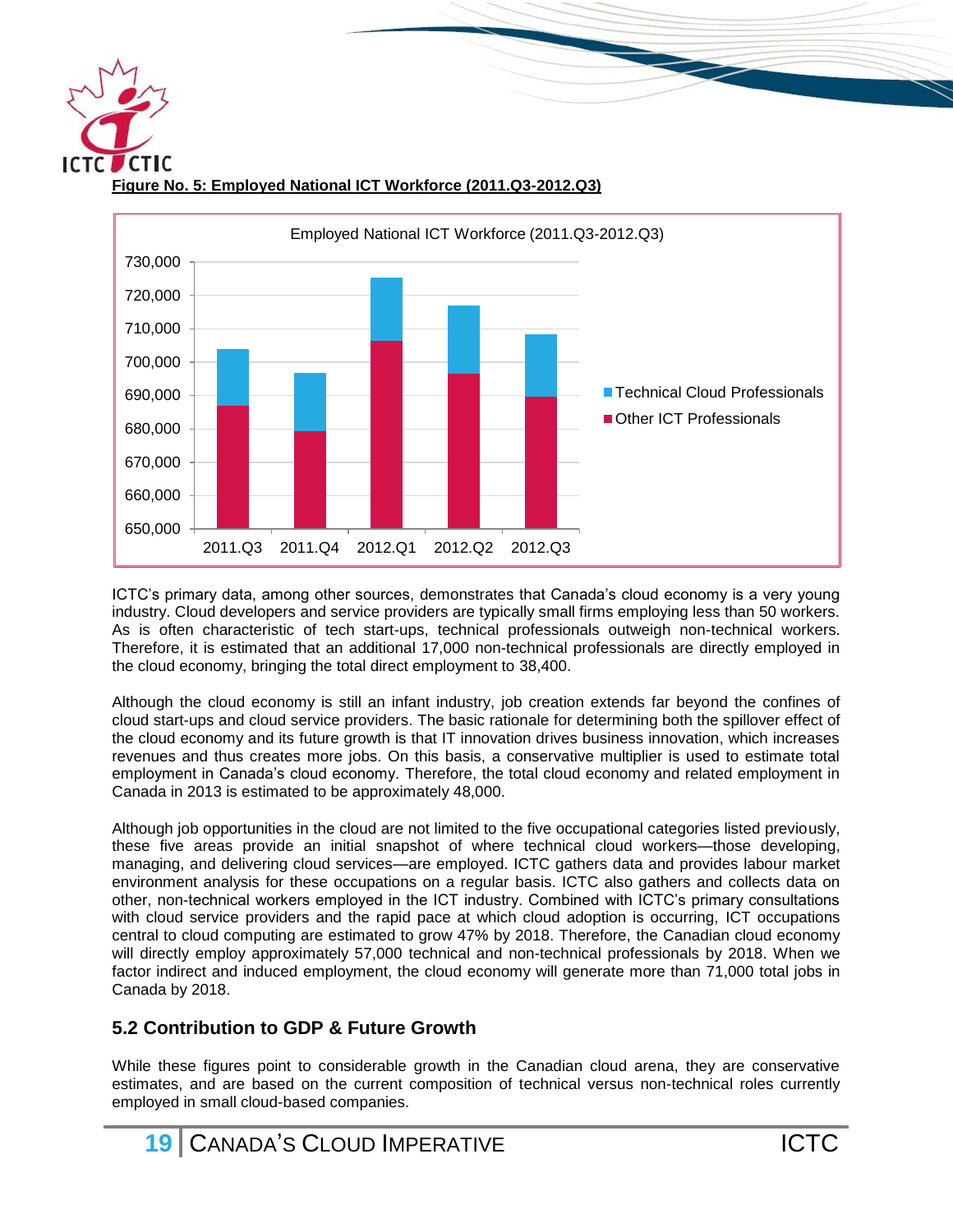

Canada's cloud industry is already making significant contribution to the Canadian economy. The demand for cloud technologies and other virtualization tools has not only created jobs for capable ICT professionals, but for marketing, administrative, management and other professionals. These job opportunities will continue to grow as the Canadian cloud economy flourishes.

On the basis of the cloud industry's total direct employment, ICTC estimates that the Canadian cloud subsector contributes up to \$4.6 billion annually to Canadian GDP. As job opportunities in the cloud economy continue to grow and salary for ICT professionals continues to appreciate in response to growing demand for their services, the annual contribution will become \$8.2 billion by 2018 (see Figure No. 6). This projection takes into account anticipated inflation rates—based on historic trends—as well as the cloud industry growth rate. According to primary consultations with Canadian cloud companies, the cloud services industry is expected to grow 20% in five years.



#### **Figure No. 6: Projected GDP Contribution by 2018**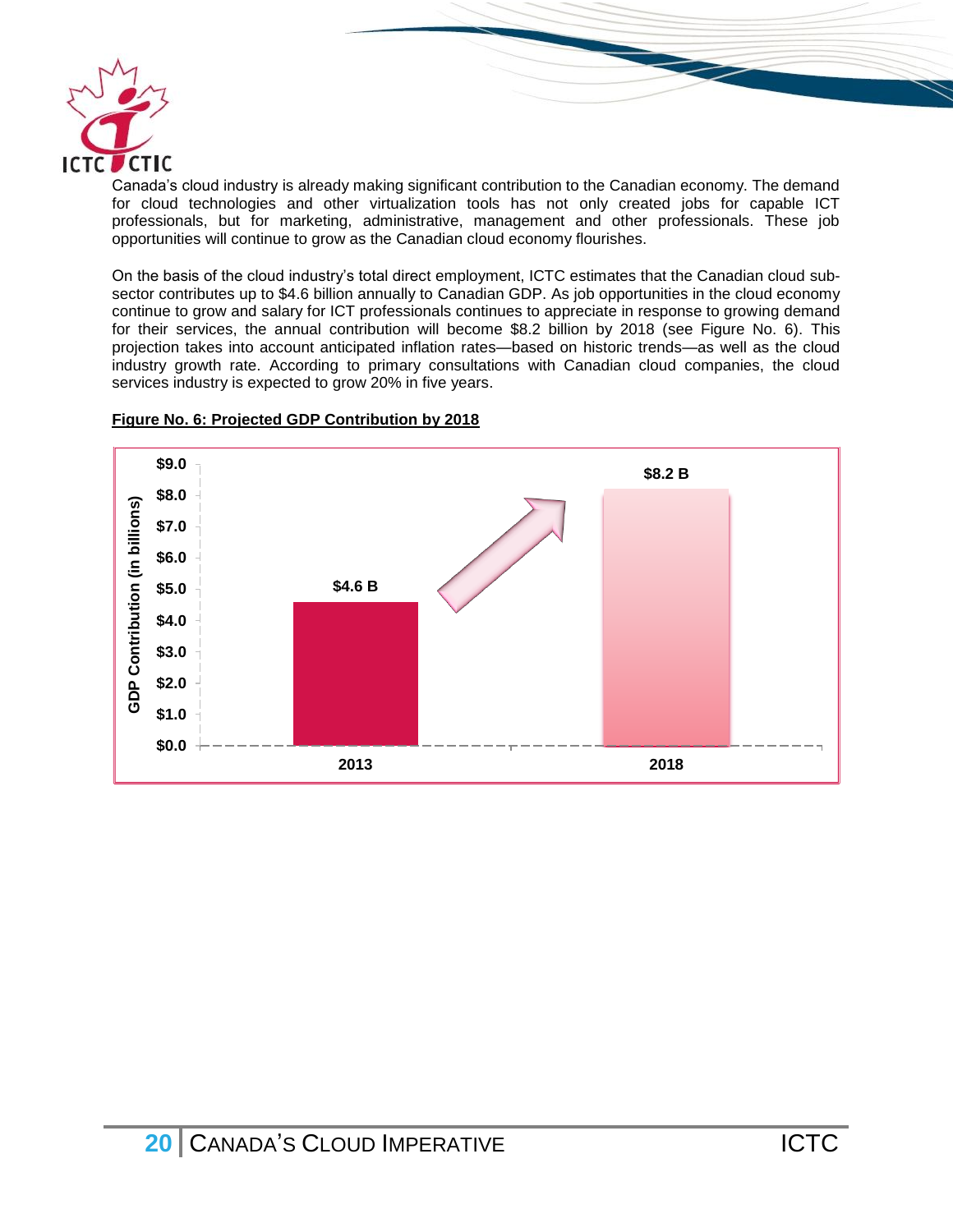

<span id="page-21-0"></span>ICTC's consultation with cloud industry experts substantiated the findings of other international studies. Key informant interviews unanimously agreed that the growth of cloud services will impact the skills IT firms demand in the near-term. While not all jobs that require cloud skills **the contract of the contract of the contract of the contract of the contract of the contract of the contract of the contract of the contract of t** 

cloud-centric (in other words, jobs specializing solely in delivering and maintaining cloud operations), an understanding of the virtual environment will be what separates the current paradigm from the future one.

The demand for technical cloud occupations will be highest among cloud providers more so than for end-user industries and small enterprises specializing in SaaS, PaaS, and cloud applications. This is due to the fact that cloud infrastructure providers must become expert at planning, sourcing, building, and maintaining reliable and redundant cloud computing resources that scale with demand. They must also become expert in helping their customers architect and take advantage of the cloud computing resources they offer.

*Demand for technical cloud specialists will be concentrated in cloud provider industries, such as IaaS providers.*

End-users of cloud services in the private and business domains do not require comprehensive in-house infrastructure development and maintenance support to deliver or use the services. That is, in a sense, one of the underlying benefits of the cloud.

For end-user industries the most important roles are the planning and architecting of cloud resources based on the individual firm's needs. Beyond that there is the need to monitor these virtual systems to ensure that they are highly available and functional per the firm's needs. The ability to interconnect and

manage the firm's existing network with the new cloud resources is also paramount. However, for these functions we are witnessing a blending or 'up-skilling' of existing roles as opposed to cloud specialist occupations.

#### <span id="page-21-1"></span>**6.1 The Demand for Skills: The Triangle Skill Set**

In the near term, companies that have production-grade cloud applications ready to offer will require sales and marketing personnel to establish the cloud offering as a viable option for their market. In this sense, the shift toward the cloud does not change the existing internal staffing process of firms operating in this market. However, firms that require specific cloud professionals on the technical side may experience challenges recruiting for these types of positions.



Some organizations involved in the key informant

interview process identified that they needed to scale back their requirements for cloud-specific ICT professionals. For example, advertising for the position of cloud developer often receives no hits, so firms instead look for a software developer who could be later streamlined into a cloud-specific role.

Firms that require these cloud-specific skills report challenges finding workers with a blend of knowledge pertaining to both traditional-discrete components and new technologies. Knowledge of both the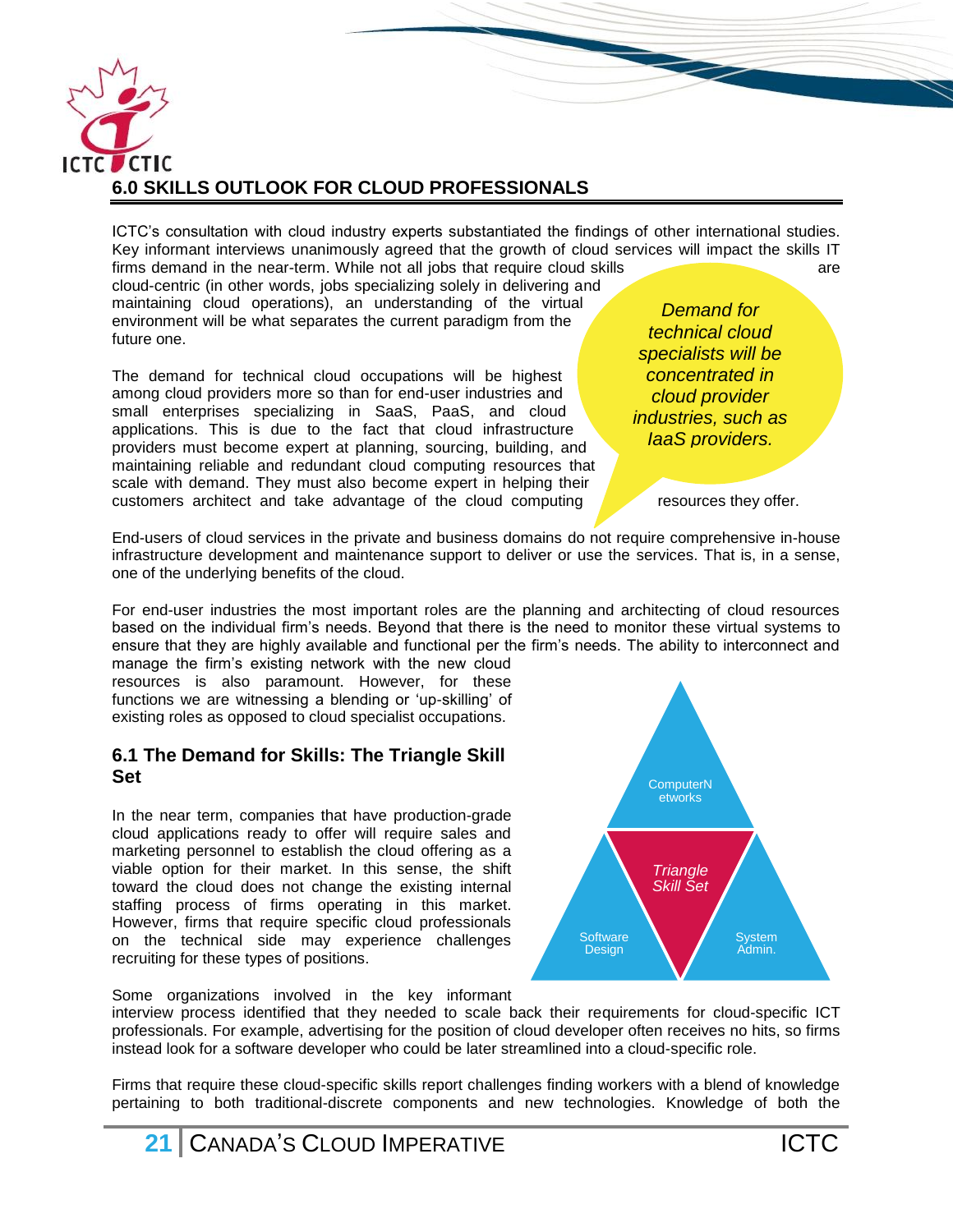

traditional and virtualized IT domains remains one of the most sought after skills for companies looking to hire cloud professionals. More specifically, ICT professionals who specialize in cloud are required to have what one informant called the *triangle skill set*, which includes: computer networks, software design, and system administration (especially in the area of IaaS). This triangle skill set is difficult to recruit for because the combination of programming and administration is difficult to find. Typical ICT applicants are skilled in one or the other, further proof that the cloud is interfacing between existing and emerging technologies and previous versus prevailing IT paradigms.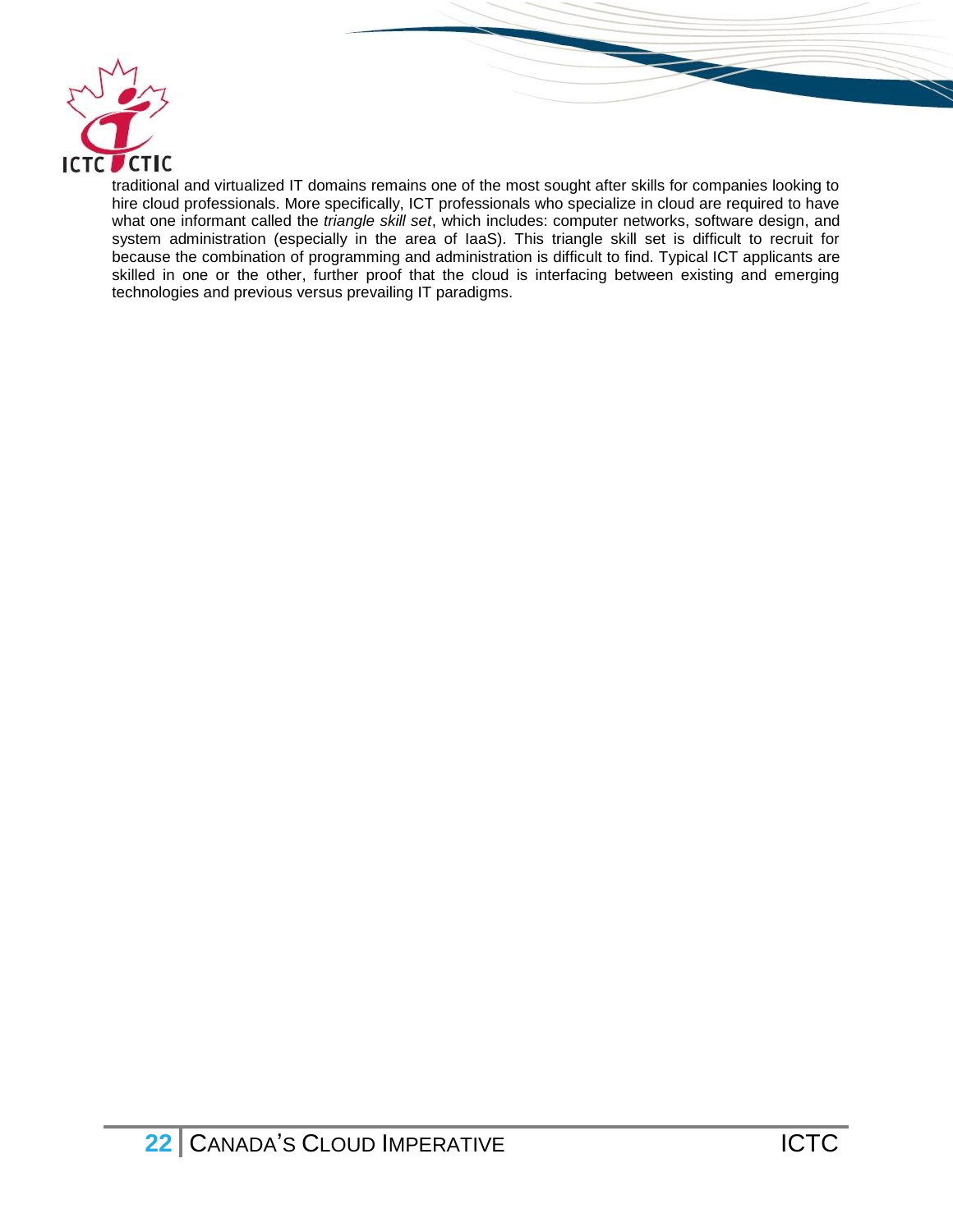

<span id="page-23-0"></span>The cloud economy consists of a combination of larger firms with the resources to to build out the networks and data centres that make the cloud a reality and smaller firms that offer cloud-based services and products. The very existence of the cloud itself makes it viable for smaller firms to come to market with cloud-based services and products.

The Canadian economy represents a growing cluster of cloud service providers. While leading vendors continue to be large, multi-national corporations, such as Salesforce, Microsoft, Cisco, and IBM, the growing uptake of cloud services has created a competitive market for Canadian-based service providers.

ICTC's primary consultations with Canadian SMEs revealed that small service providers are increasing their share of the cloud market, with  $\sqrt{m}$  many small-size firms offering IaaS, PaaS, or a combination of both. The main sources of revenue for these companies, among others, include: business process services, applications, application infrastructure, and system infrastructure. As cloud uptake continues to grow and businesses continue to leave behind expensive legacy applications in favour of cost-effective cloud solutions, the market for cloud services is expected to grow significantly.



*The Cloud Economy contributes up to \$4.6 billion annually to Canadian GDP.*

*- ICTC (2013)*

In order to better understand the current and future adoption rates of cloud services in the Canadian market, ICTC undertook primary market research to explore the cloud adoption trends of enterprises operating across the country. In total, 360 firms were contacted to explore cloud usage and adoption trends in the Canadian economy. This sample included 160 ICT companies and 200 non-ICT companies.

The Canadian cloud market is past the early-adopter stage, as enterprises across a range of industries and levels of technological

sophistication have adopted cloud services. In 2013 cloud services can be described as **mainstream**, as one-half of all companies surveyed indicated that they are using or plan on using cloud services. Approximately three-quarters of ICT firms surveyed indicated they are using or plan on using cloud services.

It should be noted that cloud adoption is likely underreported in many firms. It is likely that many reporting managers don't recognize that a service they are using is cloud or actively consider where their services come from, especially when these services are free of charge. As an example, the Google search engine is a cloud service. As a relatively new technology, cloud services aren't as identifiable as traditional software and hardware resources. These factors lead us to the conclusion that far more than half of all Canadian companies employ cloud services and related tools.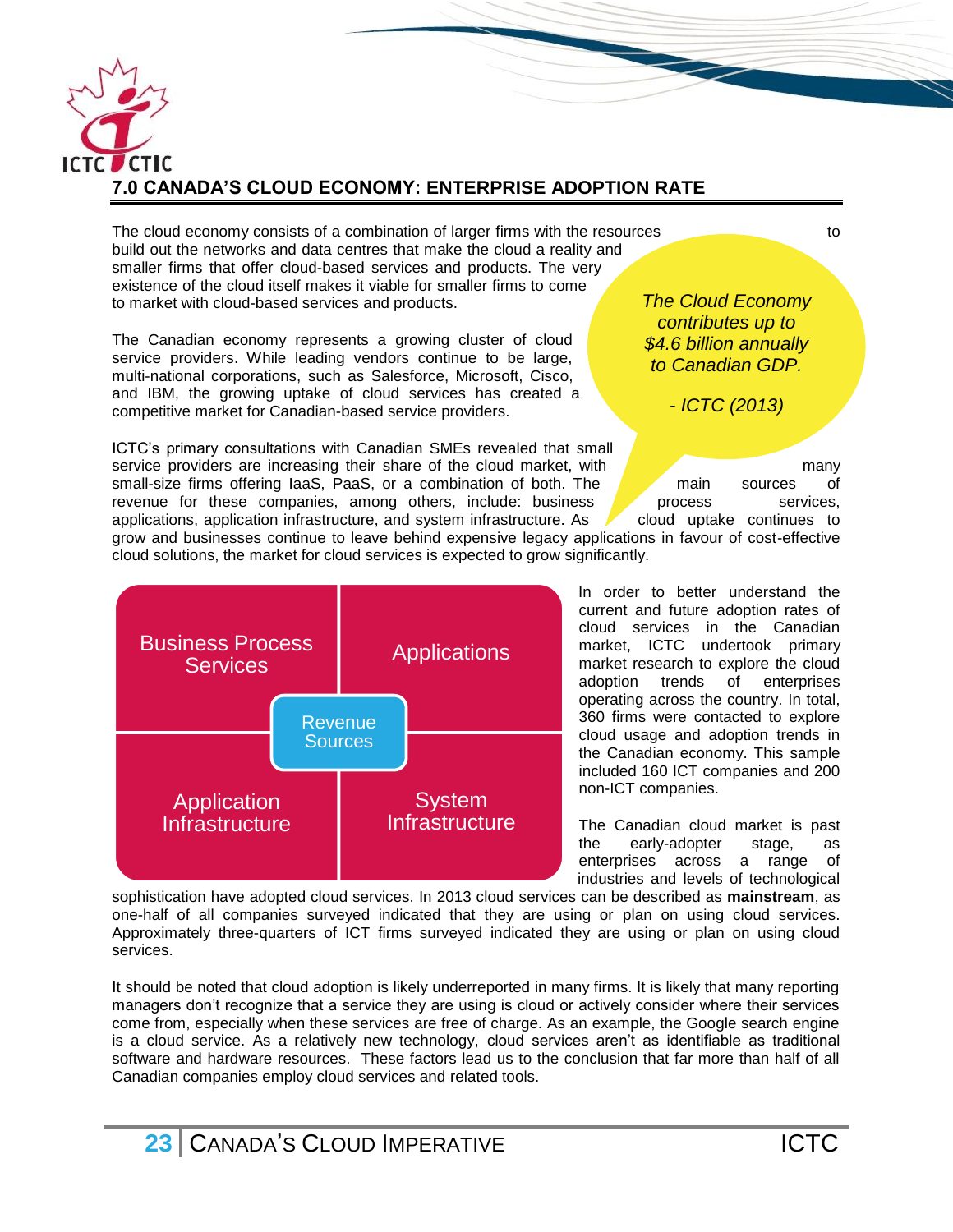

Among the various types of cloud provision available, public cloud continues to dominate. Among public cloud provision, SaaS adoption is more common. Figure No. 7 illustrates the extent to which ICT and non-ICT cloud-users employ SaaS solutions. More than one-half of companies that use cloud services use SaaS. By contrast, 44% of all cloud-users use PaaS, and 41% use IaaS.





Figure No. 8 illustrates the extent to which cloud adopters use the various types of public cloud services.



**Figure No. 8: Enterprise Use of Public Cloud by Service Type**

At the enterprise level, cloud service subscription/maintenance costs run from less than \$200/month to over \$10,000/month. More than one-half of the companies surveyed enjoyed at least some cost savings due to cloud adoption. Larger enterprises are much more likely to achieve higher costs savings than are small and mid-sized companies.

Figure No. 9 illustrates the extent to which Canadian companies are purchasing cloud services. According to ICTC's primary research, 75% of cloud-using ICT companies have purchased cloud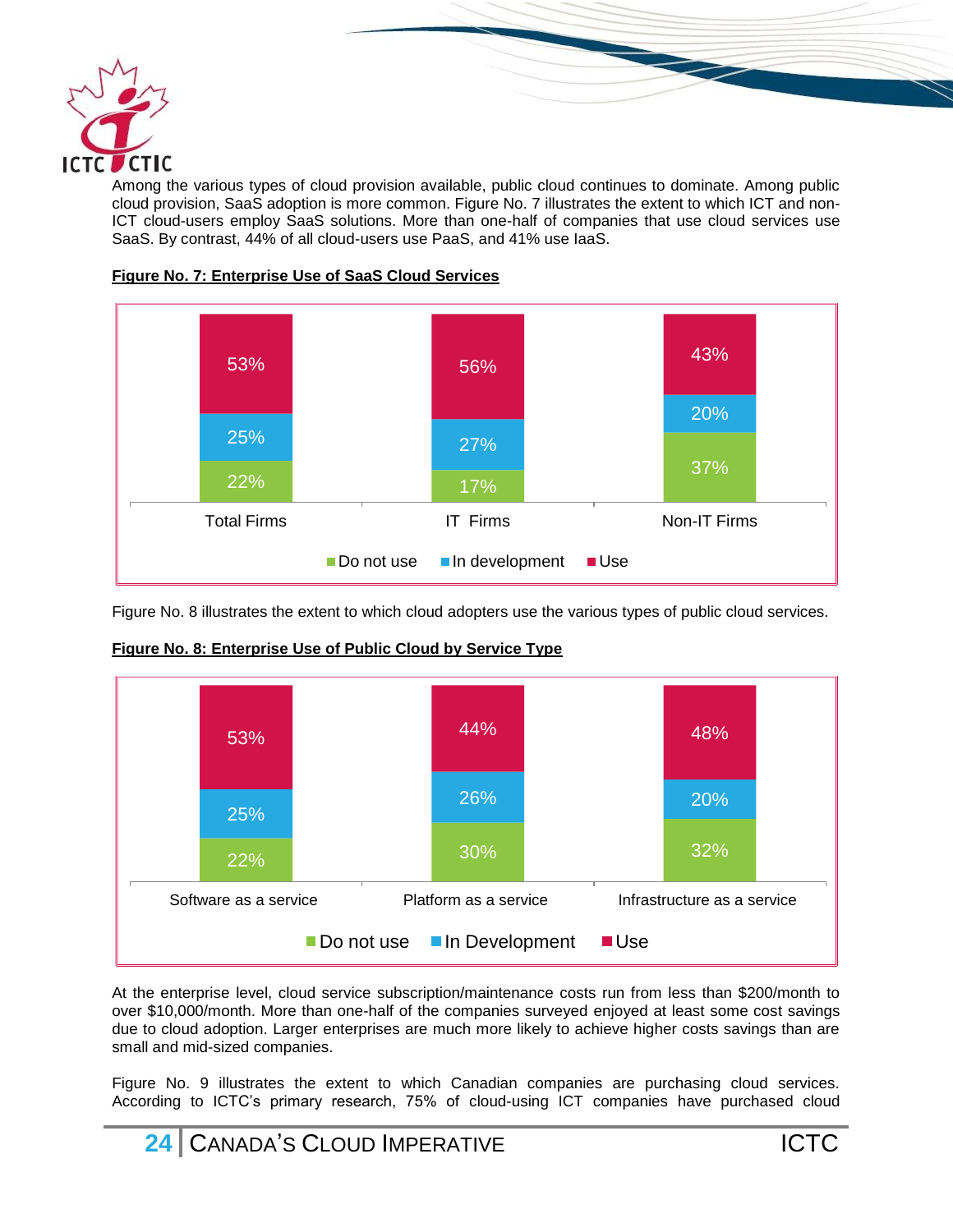

services, versus 56% of cloud-using non-IT companies. In total, 70% of cloud-using organizations purchase cloud services.



#### **Figure No. 9: Enterprise Use of Cloud Services: Free Vs. Purchased**

80% of companies that purchase cloud services do so on a monthly basis (e.g. subscription), and 31% of all purchasers also report to making a one-time purchase (refer to Figure No. 10 for a complete breakdown). These figures are relatively consistent across ICT and non-ICT firms, as evidenced by the following figure.



**Figure No. 10: Enterprise Spenders on Cloud Services: One-time Purchase Vs Subscription**

The market appeal for cloud services is growing. The research findings suggest that, once companies adopt cloud solutions, they use them across a range of functions. Almost one-half of all companies that report using cloud services use four or more services, ranging from storage to software applications and up to processing capabilities.

The research revealed that many of the appealing features attributed to cloud are being actualized in the marketplace. The biggest motivating factors for cloud adoption among SMEs are: (1) improving productivity and efficiency, (2) reducing costs, and (3) choosing a solution that is scalable and flexible.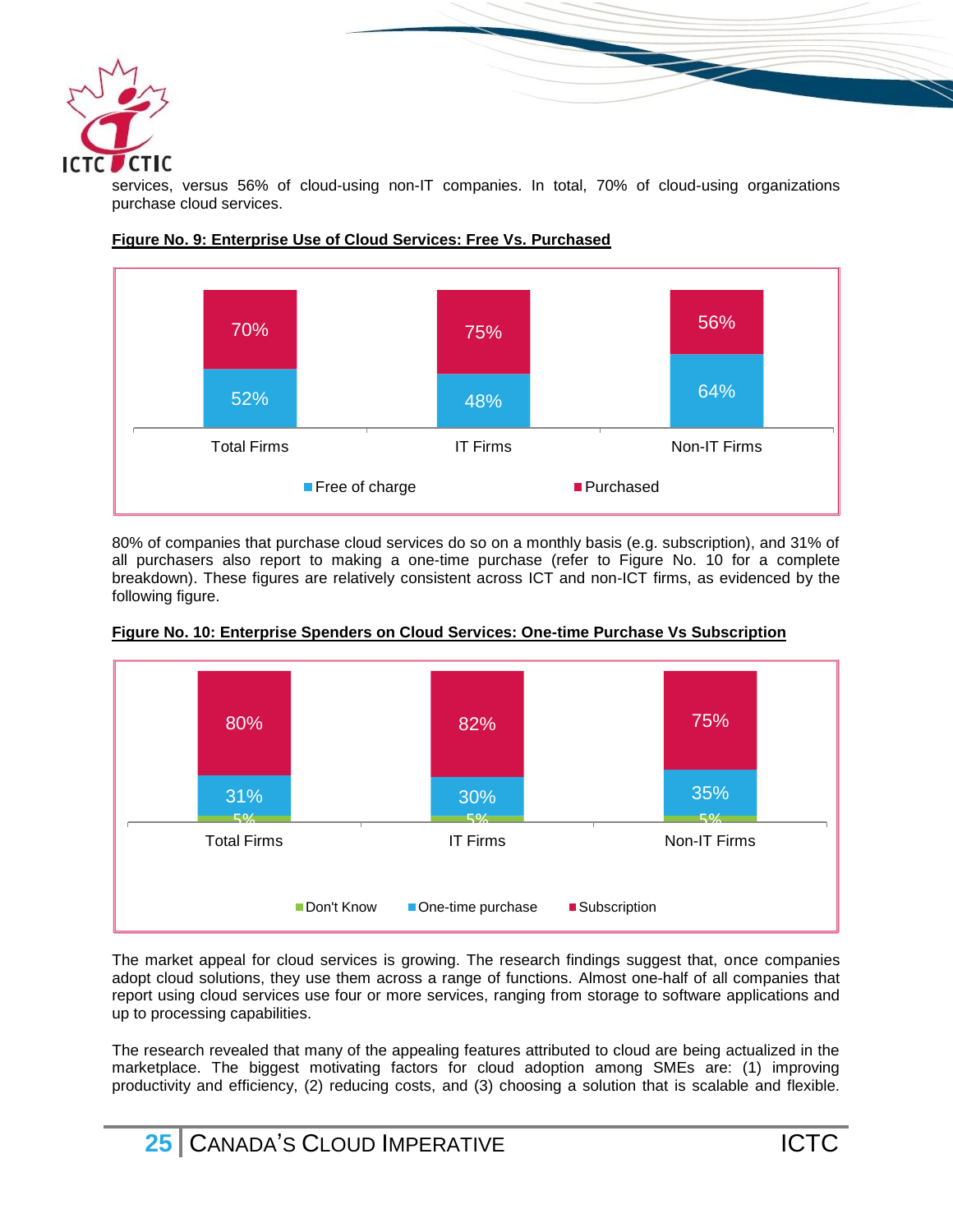

Other notable factors include low infrastructure requirements and increased opportunity for collaboration and creativity.

Reduced costs are inherent to cloud provision (Figure No. 11 illustrates the impact of cloud on IT costs). By removing the need for large scale IT investment, companies can access the power and creativity computing has to offer without the costly databases, terminals, and other equipment. In addition, many cloud services are provided free-of-charge over the internet. Approximately one-half of all cloud adopters use some form of free service. Those who pay for cloud services are far more likely to pay for a subscription service, as opposed to a one-time fee.

Nearly two-thirds (61%) of companies have reduced their IT costs by switching over to cloud. This number is 68% for IT firms. Approximately one-quarter of all companies say that cloud computing has significantly reduced their IT coasts. This figure is 27% for IT firms.



#### **Figure No. 11: Impact of Cloud Computing on IT Costs**

The underlying impact of cloud computing on the Canadian enterprise market appears to be strengthening, as both ICT and non-ICT companies continue to migrate toward cloud solutions. Although the economic impact of the switchover has yet to be determined, one-half of SMEs believe that cloud adoption has reduced their ICT infrastructure costs.

# <span id="page-26-0"></span>**7.1 Impact of Risk Aversion on Adoption**

Key informants interviewed by ICTC indicated that demand for cloud is lower than it should be in Canada. Canada is moving very slowly in this space because organizations are risk averse. Cloud is still very new and society, firms, and the nation at large are still trying to understand what it all means. People typically feel insecure if the data is not in the physical building or office. In this sense, marketing plays a huge role in the promotion of cloud. While there is widespread concern about security and data integrity, security requirements are the same for the cloud as they are for traditional data centres. However, security breaches in the cloud are potentially more damaging for multiple reasons, such as: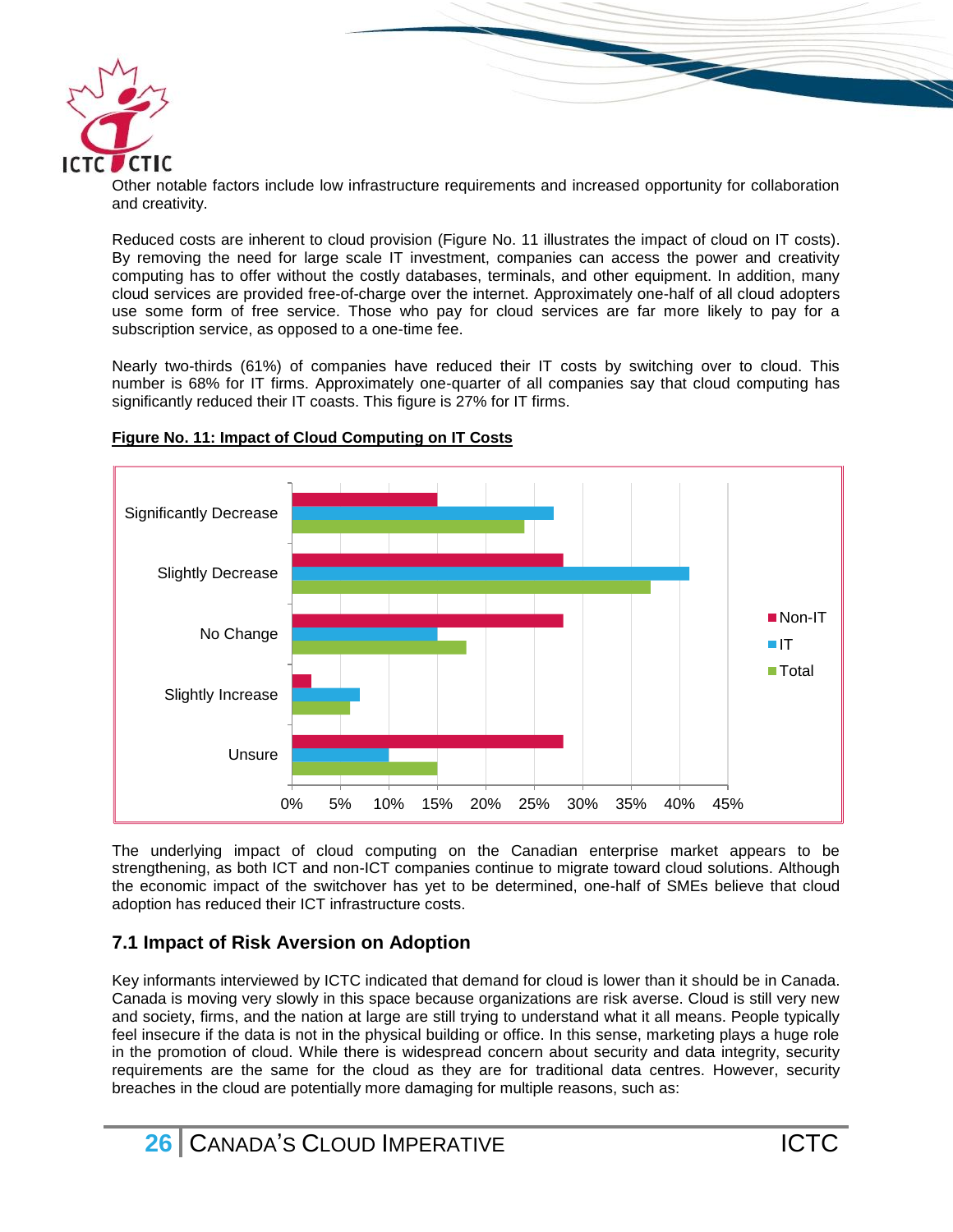

- **+** data for many organizations may be stored by one cloud provider,
- $\pm$  the cloud is often accessed over the public internet, which means everyone could potentially gain access to data in a public cloud, and

 $\blacktriangle$  data are no longer under the direct control of the organization that generates and/or records the data.

There is a perception among industry that communication over public cloud carries inherent risk. For many data providers infrastructure is shared among many clients, which means that client information is often scattered over several machines and, in the case of larger infrastructure providers, several data centres. Security- and privacy-related factors have led some firms to approach cloud with caution, or maintain current legacy applications until they feel confident in the new wave of computing. However, ongoing investment in cloud computing is synergizing the business and ICT domains in organizations throughout the economy. The ability of cloud services to lower costs and enable firms to do more with what they have means that those who are risk averse may inevitably need to consider migrating to the cloud. Given the rapid growth of the cloud industry as a global phenomenon, these considerations will have to be made sooner rather than later.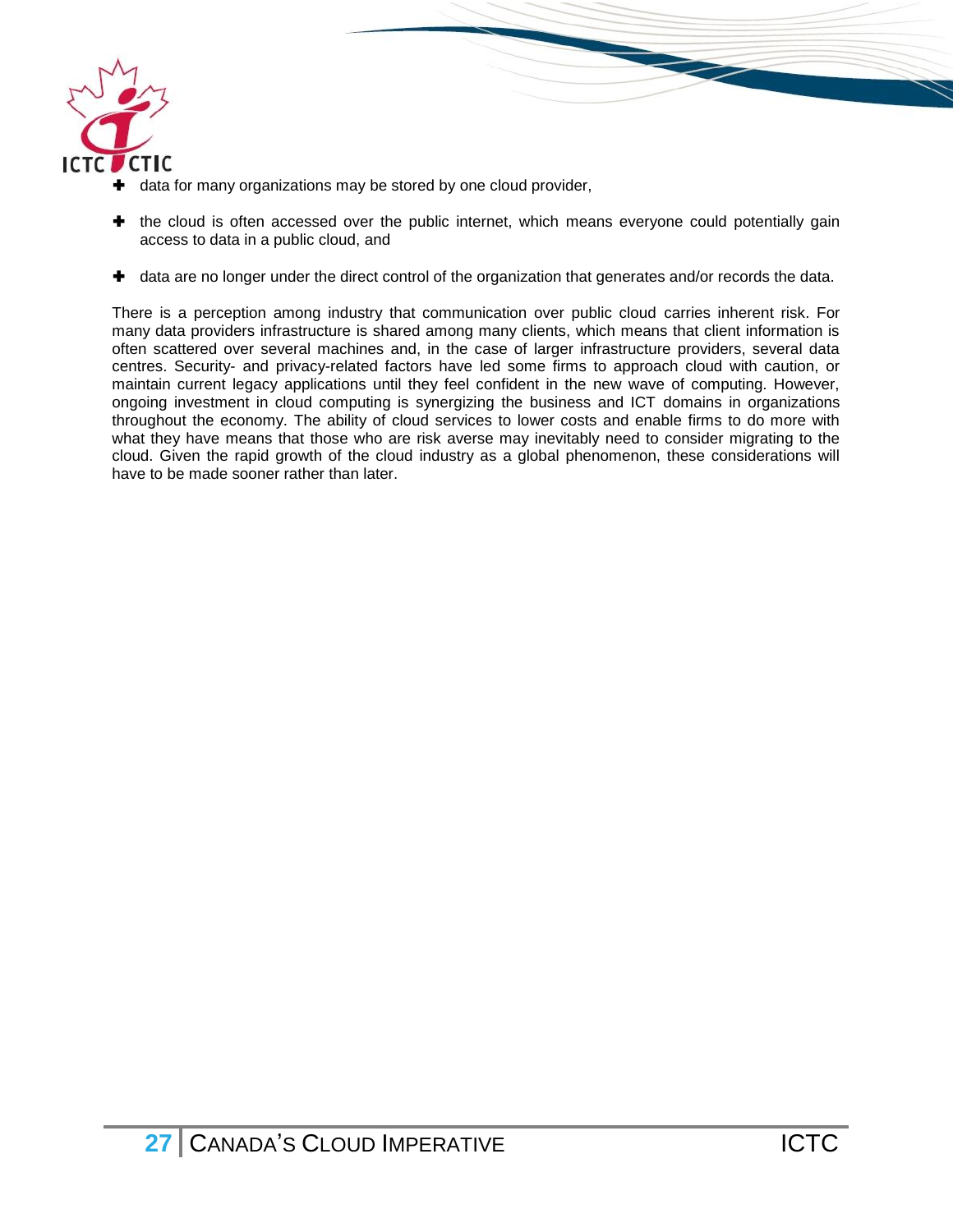

<span id="page-28-0"></span>While section 4 touched upon notable adoption inhibiters, there is strong reason to believe that, with the proper frameworks in place, these challenges can be transformed into the most influential drivers of cloud adoption. Take security as an example. Today, security is one of the greatest inhibiters to cloud adoption, but tomorrow, it can very well become cloud's greatest accelerator. It is expected that cloud service providers will increase their investment in security infrastructure many-fold over the next five years. If this does indeed occur, it will diminish much of the obstacles associated with present-day cloud adoption. Other factors that will lead to greater adoption of cloud services are highlighted below.<sup>40</sup>

**Cost savings:** The cloud enables users to forego traditional (and often expensive) aspects of computing, such as hardware purchase, installation and maintenance. This significantly reduces the start-up costs that have traditionally inhibited small firms from entering the market. IT-related cost savings associated with cloud adoption have been estimated to be as high as 50% among government agencies.<sup>41</sup>

**Elasticity and on-demand service:** Elasticity is an essential characteristic of cloud computing and one of its strongest offerings. The cloud provides users with a pay-as-you-go service that is capable of expanding or retracting on demand, thus transforming computing into a demand-based service. In a recent US survey of private and public cloud users, elasticity was cited as one of the most important benefits of cloud adoption.<sup>42</sup>

**Reducing barriers to entry:** Low start-up costs and elasticity have enabled start-ups and small businesses to not only enter the marketplace, but to expand their reach internationally. The cloud industry is expected to reach \$241 billion by 2020 and start-ups and SMEs will be the lifeblood of this new economy. In 2012 *Network World* released its list of 12 cloud start-ups to keep your eye on, which have already generated \$160 million in business.<sup>43</sup>

**Developing standards for the cloud industry:** Led by the US NIST, cloud computing standards are being developed by the EU, the Distributed Management Task Force, and the Open Cloud Consortium. What these bodies share in common is a global membership dedicated to standardizing the cloud industry on an international level.<sup>44</sup>

Among the principal drivers of cloud acceleration is uptake by high profile vertical industries, which are now beginning to see the potential of cloud computing. As an example, cloud technology is creating new possibilities for the financial services industry, which is using the cloud to tap into the social media revolution. Today's financial services industry is placing greater emphasis on hybrid IT that is capable of driving the multichannel digital ecosystem banks require to enhance end-user experience.

#### <span id="page-28-1"></span>**8.1 Investment**

Ongoing investment in cloud computing will synergize the business side and ICT domain in organizations throughout the economy, both public and private. The adoption of innovative technology allows firms to produce at lower costs, thereby shifting their cost curves downward. With lower costs, firms are willing to supply a greater quantity of their product or service at a lower price. This has the potential to fundamentally shift the market supply curve rightward, which, in the case of cloud, means more infrastructures on which to build capacity and generate business. As the new supply curve intersects the growth in demand, the quantity produced increases and the price falls, thereby leading to an effective equilibrium for the cloud market.

At the enterprise level, cloud adoption can free up large expenses tied up in maintaining legacy systems. Commonly referred to as the "legacy drag," organizations spend too much of their IT budget on the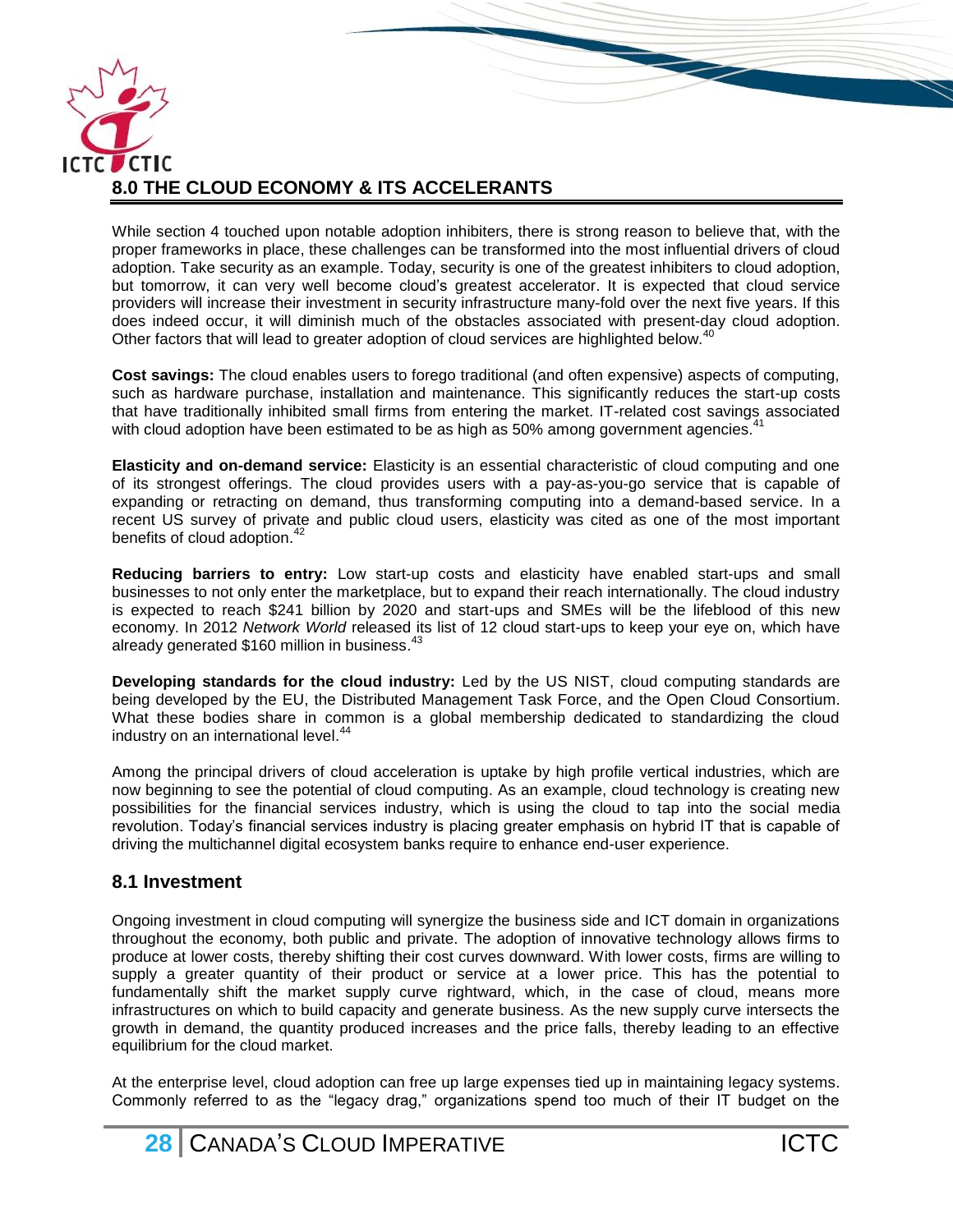

maintenance of legacy applications. It is estimated that 75% of global IT spending is tied up in legacy systems and upgrades, which inhibit an organization's ability to innovate and shift to low-cost computing.

In 2011, approximately 15% of global IT spend was devoted to public cloud IT services, which translates into \$28 billion per year. It is estimated that, by 2015, cloud-driven business revenues could reach \$1.1 trillion per vear.

#### <span id="page-29-0"></span>**8.2. IaaS and Offshore Outsourcing**

While offshoring has existed for hundreds of years, its impact was perhaps most noticeable during the 1990s, when many large-scale Canadian firms moved their IT services and infrastructure overseas. General office services such as finance, accounting, and HR management soon accompanied IT services, as Canadian firms sought more cost-effective platforms for delivering their services. This trend was not limited to Canada; other developed countries such as the United States led the way in IT service outsourcing, taking advantage of the increased efficiency and declining costs of satellites, fibre optics, and telecommunications.

Over the past two decades, leading IT multinationals such as IBM and Hewlett Packard have increasingly offshored their IT services. Emerging IaaS providers specializing in cloud services face stiff competition from large counterparts who are shifting their service provision over to cloud. However, cloud-based IaaS providers have a two-fold advantage over the larger IT service providers. On the one hand, the cloud is much more versatile and innovative than the infrastructure currently provided by traditional data centres, leading to the kind of innovative solutions for which there is growing demand, especially in the realms of private cloud and consulting. On the other hand, many, if not most, of traditional data centre functions are shifting toward the cloud, so new companies specializing in cloud-based IaaS may be well ahead of the curve. The extent of the success they enjoy will depend largely on how quickly they can take advantage of increasing consumer preference for cloud-enabled services and whether they can get their foot in the door before large data centres begin switching to the cloud.<sup>46</sup>

The dual challenge faced by providers of IT outsourcing (ITOs) over the foreseeable future is meeting the growing demand for cloud IaaS while at the same time providing their traditional IT services. Traditional IT services continue to be a large source of revenue for ITOs, but the demand for cloud cannot be overlooked. ITO providers that are incapable of providing this hybrid delivery system—namely, increasing their cloud services alongside traditional IT—run the risk of losing business. At the same time, increasing cloud services comes at the benefit of ITOs since it enables them to reduce costs. The migration toward cloud will likely be gradual and this will benefit new players in the laaS arena.<sup>47</sup>

#### <span id="page-29-1"></span>**8.3 Impact of Mobile Technologies**

The growth of cloud computing has had a positive impact on the use of mobile devices, supporting more flexible working practices by providing services over the internet. The cloud has had a broad impact on the mobile tech industry, which includes the devices, network infrastructure, apps and services, and middleware. With mobile applications increasingly becoming more sophisticated, interacting with cloud and residing on multiple interconnected devices allowing machine-to-machine (M2M) connectivity, additional opportunities will stem from the interaction of digital media with hardware and software, creating a rich opportunity for enterprises of all sizes to participate and contribute to Canadian GDP.

Through cloud computing, mobile technologies are better able to connect backend systems and create an environment for making many decisions in-field where production is taking place. Cloud applications and services allow automating much of the installation and configuration of IT work. Through cloud, large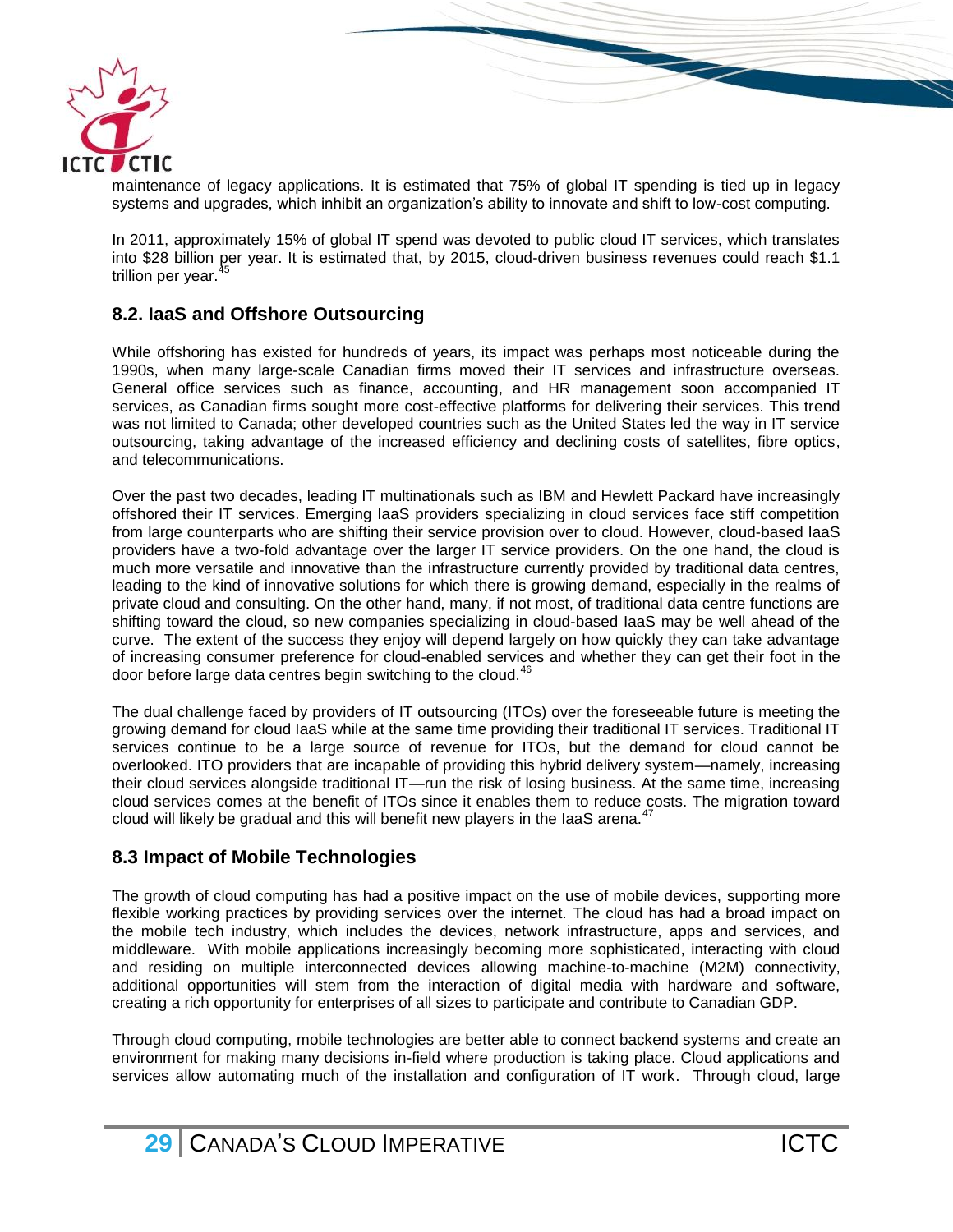

firms are able to outsource their IT management functions, reduce maintenance and operational costs, and focus on business development.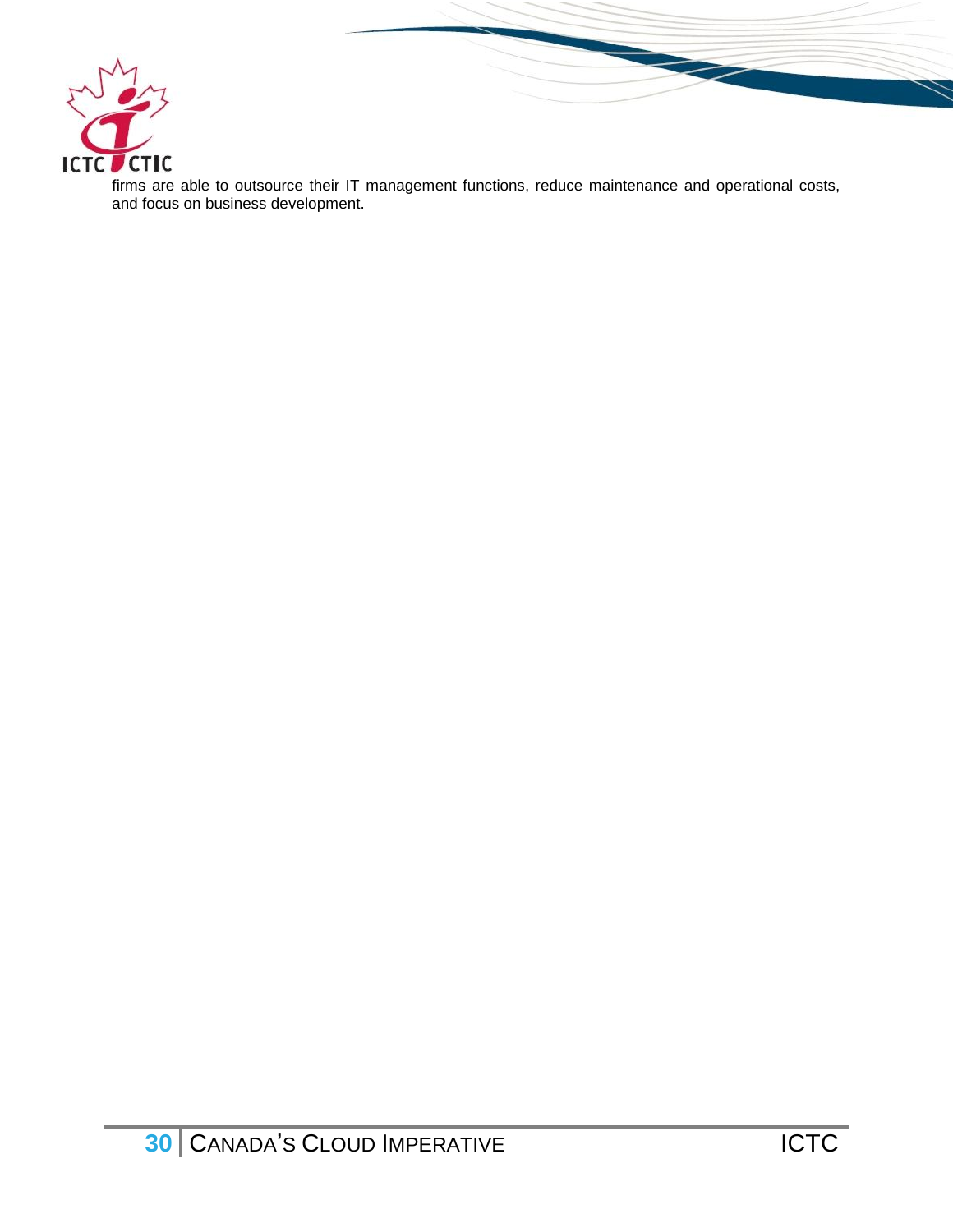

<span id="page-31-0"></span>Cloud is having a definite impact on Canadian industries and is creating new opportunities for small companies looking to enter the market. While adoption continues to grow among among

businesses and small IT firms, more education is required to truly move Canada toward the next phase of cloud adoption. Adoption inhibiters must be addressed directly, and cloud computing must be positioned as an enabler that frees organization from existing IT limitations.

Educating managers at the government and enterprise levels about the benefits of cloud computing will at the same time extinguish current anxieties over privacy and security. According to ICTC's key informants, concerns over data residency and other privacy dimensions are overblown and can potentially put Canada further behind the adoption cycle. Global indicators point to Canada  $l$  lagging considerably behind other industrialized nations in embracing  $\ell$  the cloud. Because technology is advancing faster than the adoption cycle, there is a lag  $\blacksquare$  in switching over to the cloud. This lag is often precipitated by the fear of adoption. People  $\alpha$  are not quite sure what cloud computing means. What they do know is that it reflects a big  $\blacksquare$  change from the traditional data

*In Canada there remains an underlying fear preventing cloud adoption—fear about handing over your IT to a third party.*

server model. However, as ICTC reveals, one-half of Canadian businesses have used or plan on using cloud services, which means that cloud computing is already a mainstream market.

Businesses that still have security and data residency concerns must be made aware of how cloud technology works and how it can be made compliant with existing legislation. Education on the innerworkings of cloud services could greatly reduce apprehensions of migration and increase adoption among late-responders. According to one insider, "the approach to security is no different in the cloud; the tactics to address security remain the same."<sup>48</sup> For many Canadian infrastructure providers, security does not pose a significant challenge because encrypted protection is provided by the cloud server. Data stored over the cloud is therefore no less secure than remote connections.

Early adopters are making tremendous use of cloud technology. It is enabling firms to compute in ways that previously required high end infrastructure, expensive computer equipment, and costly maintenance fees. The cloud removes all these requirements, enhancing firm interoperability, innovation, and collaboration. The cloud enables firms to store and organize information, as well as share and work across applications more efficiently.<sup>49</sup>

The global digital economy is fast becoming aware of the cloud's inherent potential. At home, almost three-quarters of Canadian ICT companies have already adopted or are planning to adopt cloud computing. This broad interest is expected to grow as organizations realize that the cloud enables them to "become dramatically more agile and cost effective."<sup>50</sup> As early as 2010, global revenue from cloud services reached \$68 billion and in 2011 public and private clouds accounted for around 15% if global IT spending.<sup>51</sup> Where Canada fits into this global paradigm is up to the federal government, industry associations, and enterprises themselves, which together must decide whether Canada is to play a leadership role in technological innovation, or whether it will follow the lead of the United States, Japan, and Europe.

Canadian government and industry associations can promote greater cloud adoption in Canada by highlighting the capacity of provinces such as Quebec, which has favourable conditions for hosting cloud data centres (e.g., hydro-electricity, climate, and renewable energy). Hydroelectricity can greatly reduce operating costs of cloud infrastructure providers, as can the colder climate, which helps reduce cooling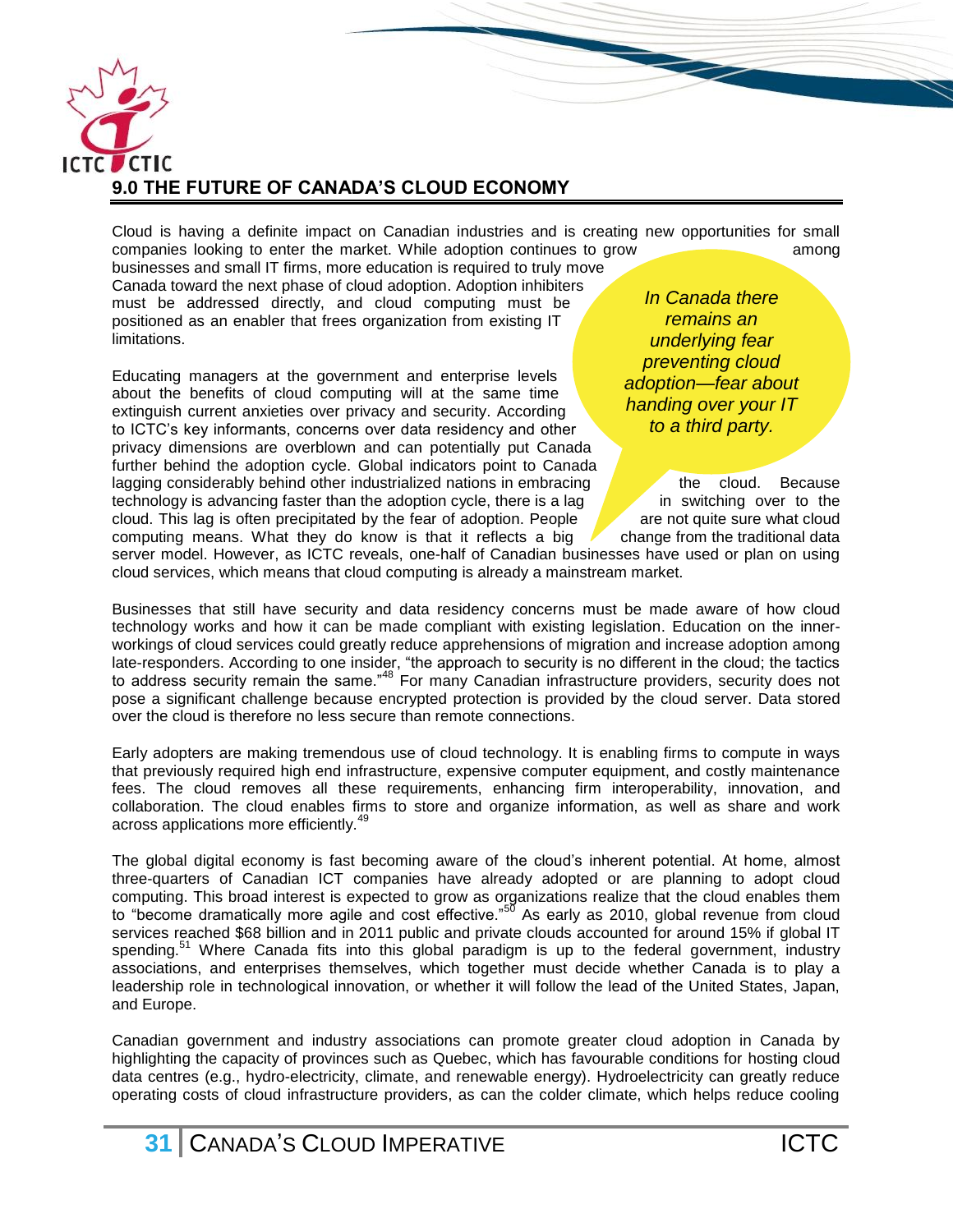

costs associated with maintaining large servers. The challenge however is getting fibre to more remote locations; this is why data centres are being located in urban centres, where fibre optic lines are more readily available.

Legislation such as the Personal Information and Electronic Documents Act (PIPEDA) makes Canada a safe haven for data centres, providing infrastructure providers with a safe and secure environment in which to store sensitive information. In this sense, people must become aware that cloud can be easily made compliant with acts such as PIPEDA.

Canada's comparative advantage in this regard must be promoted more ambitiously to grow the cloud industry and make it a viable alternative in regions throughout the country. Today, cloud providers are mainly concentrated in the eastern part of the country. Tomorrow, more cloud adoption will be needed from coast to coast if Canada is to reap the benefits of what the experts are calling a \$241 billion industry by 2020.

Cloud computing has already left its mark on the Canadian economy, spurring the creation of tens of thousands of direct jobs in both ICT and non-ICT domains. The direct contribution of the cloud economy has been shown to have indirect and induced effects as well. ICTC's conservative multiplier suggests that for every four jobs in cloud economy generate one job in the rest of the economy.

The five most critical jobs in the cloud economy—those responsible for developing, maintaining, and updating Canada's cloud infrastructure—are expected to grow 47% by 2018. Canada's ICT industry is already facing a talent crunch, as employers struggle to fill critical ICT occupations in traditional domains alone. The growth of cloud computing and mobile technologies has created even greater demand for highly-skilled ICT talent at the intersection of traditional and emerging technologies, programming and administration.

Organizations that require cloud-specific skills have already reported challenges finding workers who can combine traditional-discrete components with knowledge of emerging technologies. ICT professionals with a balanced knowledge base consisting of computer networks, software design, and system administration will be highly sought-after. As the cloud economy continues to grow and deepen, traditional job descriptions will continue to erode to meet the dynamic, fast-paced demands of the virtualized, service-oriented IT environment.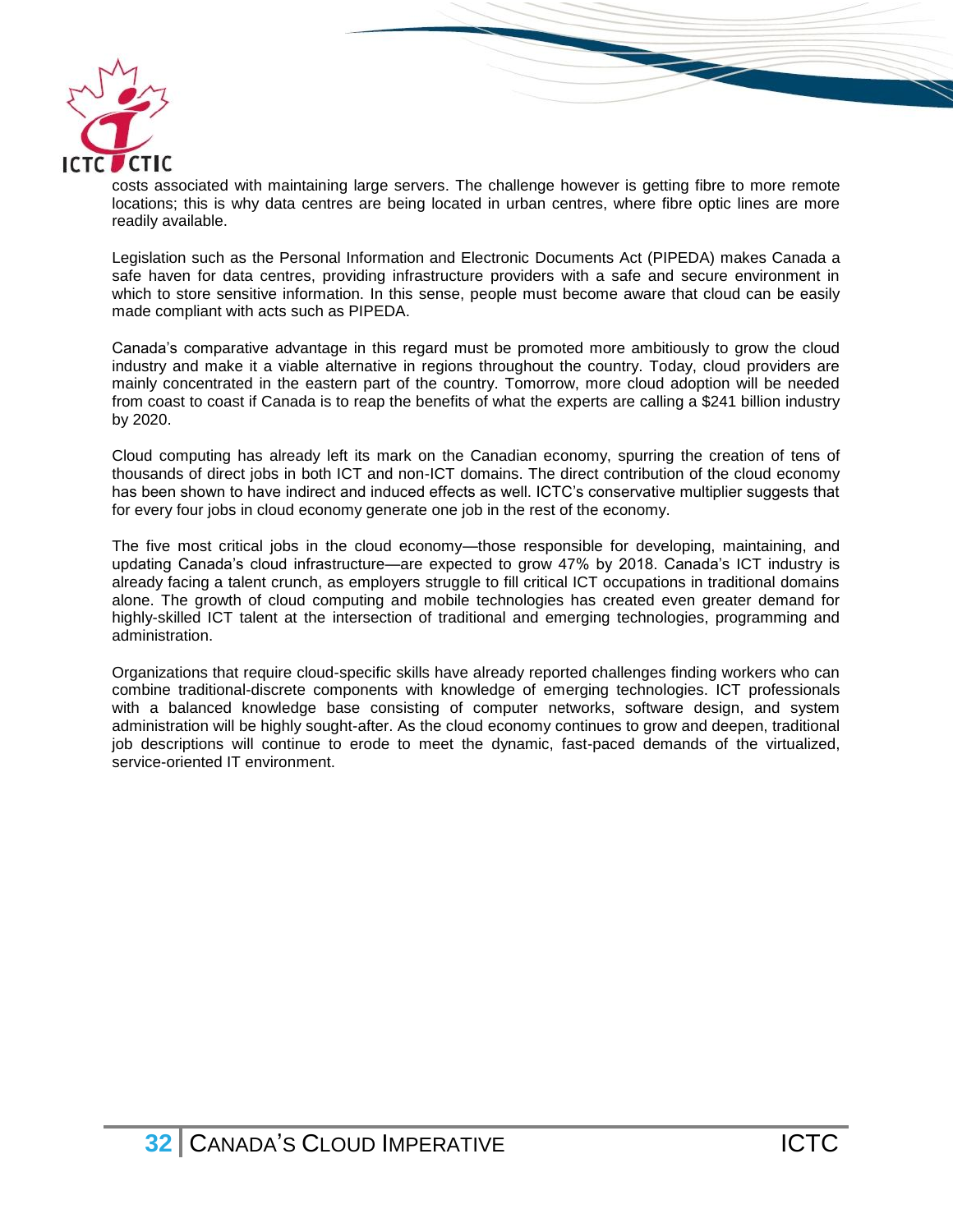

<span id="page-33-0"></span>ICTC's Series on Emerging Sub-Sectors is intended to shed light on Canada's new and emerging growth industries. This report provides a reference guide to help Canadian enterprises identify

and address the opportunities and challenges associated with cloud adoption. As has been demonstrated in the preceding pages, cloud computing suffers from a lack of awareness and misplaced judgment of the critical fault lines associated with adoption. No one is suggesting that fears over data residency and security are not valid, but with every challenge comes an equal or greater opportunity, and as cloud service providers increasingly demonstrate the reliability and security of their features, more organizations will warm up to the idea that cloud adoption makes sense.

#### **Cloud adoption: critical for all industries and governments**

*In Canada there remains an underlying fear preventing cloud adoption—fear about handing over your IT to a third party.*

**The Comment of the Comment of the Comment of The Comment of The Comment of The Comment of The Comment of The Comment of The Comment of The Comment of The Comment of The Comment of The Comment of The Comment of The Comment** 

The digital economy has created new organizational demands for  $\alpha$  agile, scalable, costeffective solutions that enable firms to generate more sophisticated business intelligence and manage large data volumes. The digital economy's expansion and  $\sqrt{\phantom{a}}$  deepening sophistication has given birth to new paradigms, including big data and integrated ecosystems. Somehow, large firms must come under the view that "more data is better." The social and digital media phenomena require more sophisticated data analytics to drive business.

Cloud computing better prepares both large and mid-sized enterprises to capitalize on the big data revolution, and shift their focus from individual projects to company-wide solutions that move beyond traditional data collection and analysis approaches. Cloud systems make this transition easier, and allow organizations to abandon single enterprise solutions in favour of multiple content management systems, data warehouses, data marts, and specialized file systems that will enable them to do more with data.

As the market turns to integrated ecosystems, or an enterprise-level approach that uses technology to accelerate business growth and make data analytics smarter, cloud computing will play an integral role in how successfully firms can integrate new technological innovations. The line separating hardware and software has become increasingly blurred, signaling a shift in how software and related services address infrastructure and application workload. Unfortunately, most organizations haven't reached the stage where they can increase capability while reducing IT costs.

Advances in technology and growing uptake of cloud services are showing us that highly efficient and strategic data centres cannot be achieved without an underlying system that integrates the entire process. The adoption of cloud services does not necessarily entail that organizations abandon all other forms of IT. Rather, cloud can be used to synergize the group of technologies and related processes that package software and services to address infrastructure and application workload.

The forces of technological change and cloud-based innovations have the potential to create greater economies of scale and lower-cost production for firms across a range of industries. While the role of government should not be to regulate this space, creating an enabling environment that guides service providers and offers funding programs that incentivize the cloud are essential. Federal and provincial governments must provide a roadmap for industry players to guide them through the regulatory environment pertaining to privacy, security, and intellectual property.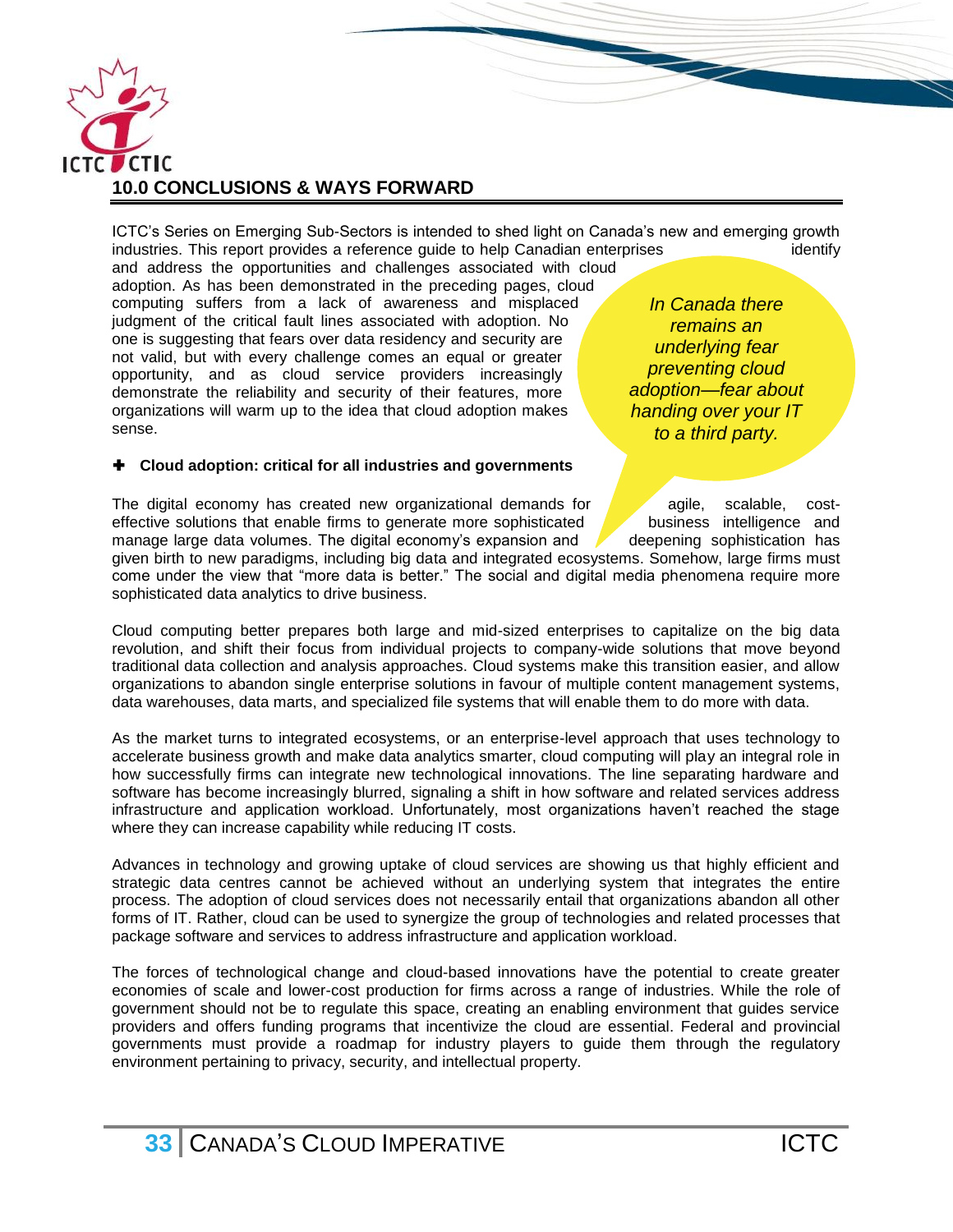

Currently, the Canadian government is currently exploring more avenues for cloud adoption.<sup>52</sup> Early signs suggest that private clouds are being used for some human resources and financial data services, which are controlled by Shared Services Canada. It is clear that the federal government has found a great deal of value in cloud computing. Once shifting more services to the cloud becomes a more viable option, governments should trumpet this move as reinforcement to the private sector that the technology is ready and useful.

#### **Industry best practice**

The cloud economy is in need of strong industry champions capable of demonstrating the potential of cloud computing. Currently, few standards and best practices are in place to guide the cloud industry. Industry best practices are needed not only on a national level, but internationally as well. In a global market, the cloud has the potential to intensify the forces of globalization.

Industry standards and best practices must emanate from the providers and users themselves. As the epicentre of the Canadian cloud computing industry, the Greater Toronto Area (GTA) $<sup>53</sup>$  is likely the most</sup> prepared to lead the charge. Industry associations must collaborate around common concerns and must build a *cloud consensus* in Canada that can transcend the globe. Government support is necessary but insufficient to spearhead best practice. Rather, domain experts must collaborate around the common challenges and opportunities facing the Canadian cloud economy.

The cloud industry must identify and define the forces at work in today's cloud-enabled market. We know that two forces are at work in a market undergoing technological innovation. Firms that adopt the new innovation are well poised to enhance their business output and increase profit. Canadian firms both large and small and across a range of industries have already demonstrated the direct and induced benefits of cloud. Canadian start-ups in the Toronto area are already generating millions of dollars from cloudenabled products and services. Inevitably, this will lead to greater entry into the cloud market by firms looking to capitalize on the opportunity.

As more and more players enter the cloud arena, concerns over best practice will intensify. It is therefore vital for the Canadian cloud industry to mobilize and coordinate around common concerns and identify a set of best practices and standards that can guide the industry over the next five years.

#### **In conclusion**

ICTC will monitor these developments and suggest pathways toward best practices that can link industry players across the country toward common objectives. ICTC believes that cloud computing provides an inherently strong value proposition for organizations and the nation at large. The direct and induced benefits of cloud adoption can be reaped in virtually every industry. Cloud adoption can make organizations smarter, lighter, and more adept at addressing complex issues. For this reason, cloud adoption offers strategic and commercial benefits to organizations operating in all areas of the digital economy.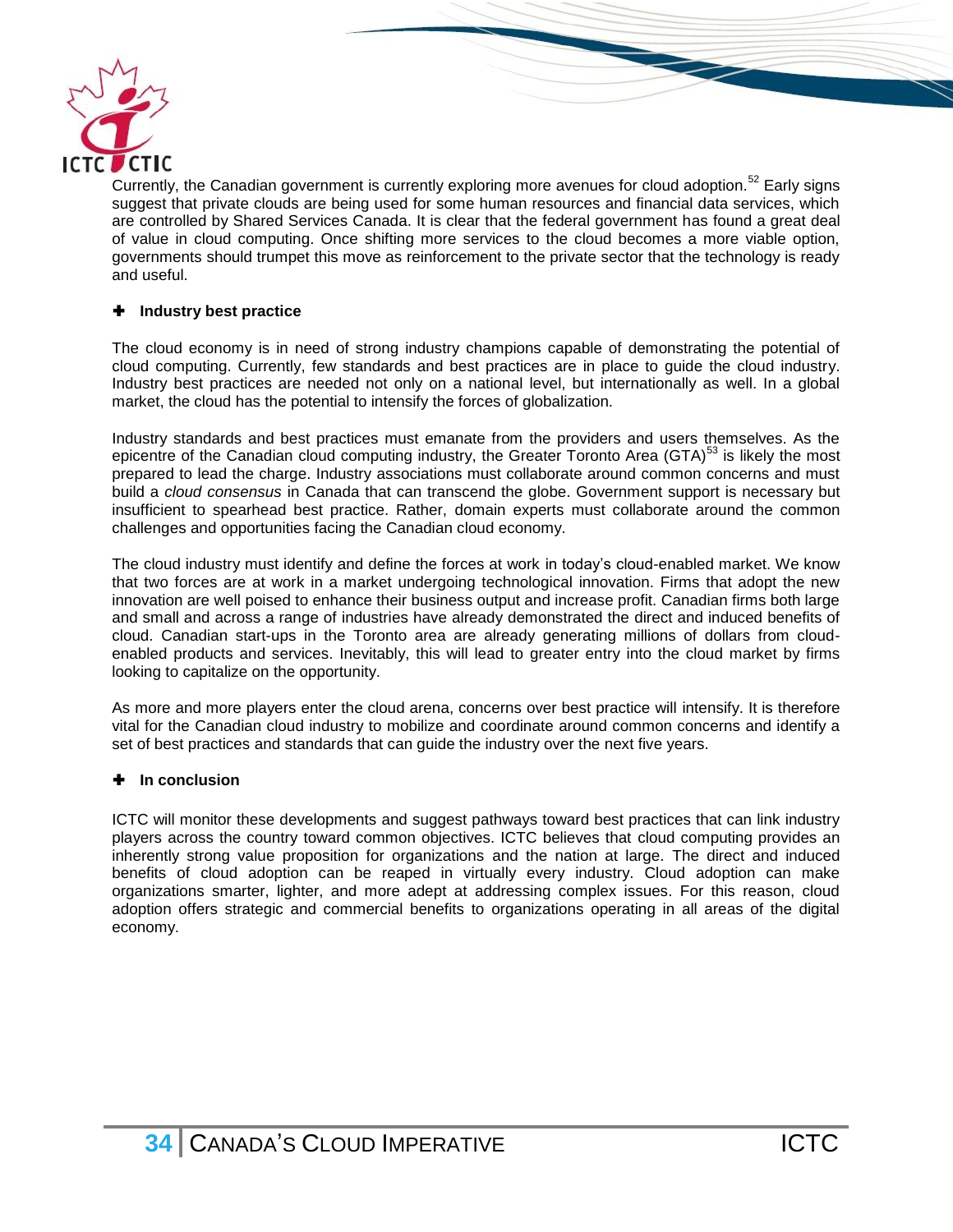

# **Prominent Canadian Cloud Companies**

- **BLACKIRON Data Inc.**
- **Comwave**
- **Esri Canada**
- **Fujitsu**
- **10th Magnitude**
- **Adobe Creative Cloud**
- **Adrive**
- **Amazon Cloud Drive**
- **+** Bell
- **+** Box
- **Carbonite**
- **CentriLogic Cloud Hosting**
- **CiRBA**
- **Cisco WebEx Cloud**
- **CloudPockets**
- **Computer Professional Services**
- **CX**
- **Dell Cloud Computing**
- **Dropbox**
- **EzeCastle Integration**
- **+** Fort Technology
- **Freshbooks**
- **GreenQloud**
- **HP Cloud**
- **HuaWei**
- **IBM SmartCloud**
- <span id="page-35-0"></span>**Infosys**
- **Joyent Go**
- **Lexcom Cloud Computing**

- **MediaFire**
- **Mmedia**
- **Mozy Stash**
- **MSI**
- **Netelligent**
- **NetSuite**
- **Nulogy SaaS**
- **Oracle CLoud**
- **Rackforce's Cloud Portfolio**
- **+** Radiant Cloud Computing
- **Rypple/Work.com**
- **+** Salesforce Marketing Cloud
- **Savvydox**
- **Skydrive**
- **Smarsh**
- **StoragePipe**
- **SugarSync**
- **Symform**
- **TELUS AgilIT**
- **Tenzing's Everest Cloud**
- **TitanFile**
- **VirtuStream Enterprise Class Cloud**
- **VMware Cloud Solutions**
- **Windows Azure**
- **Wuala**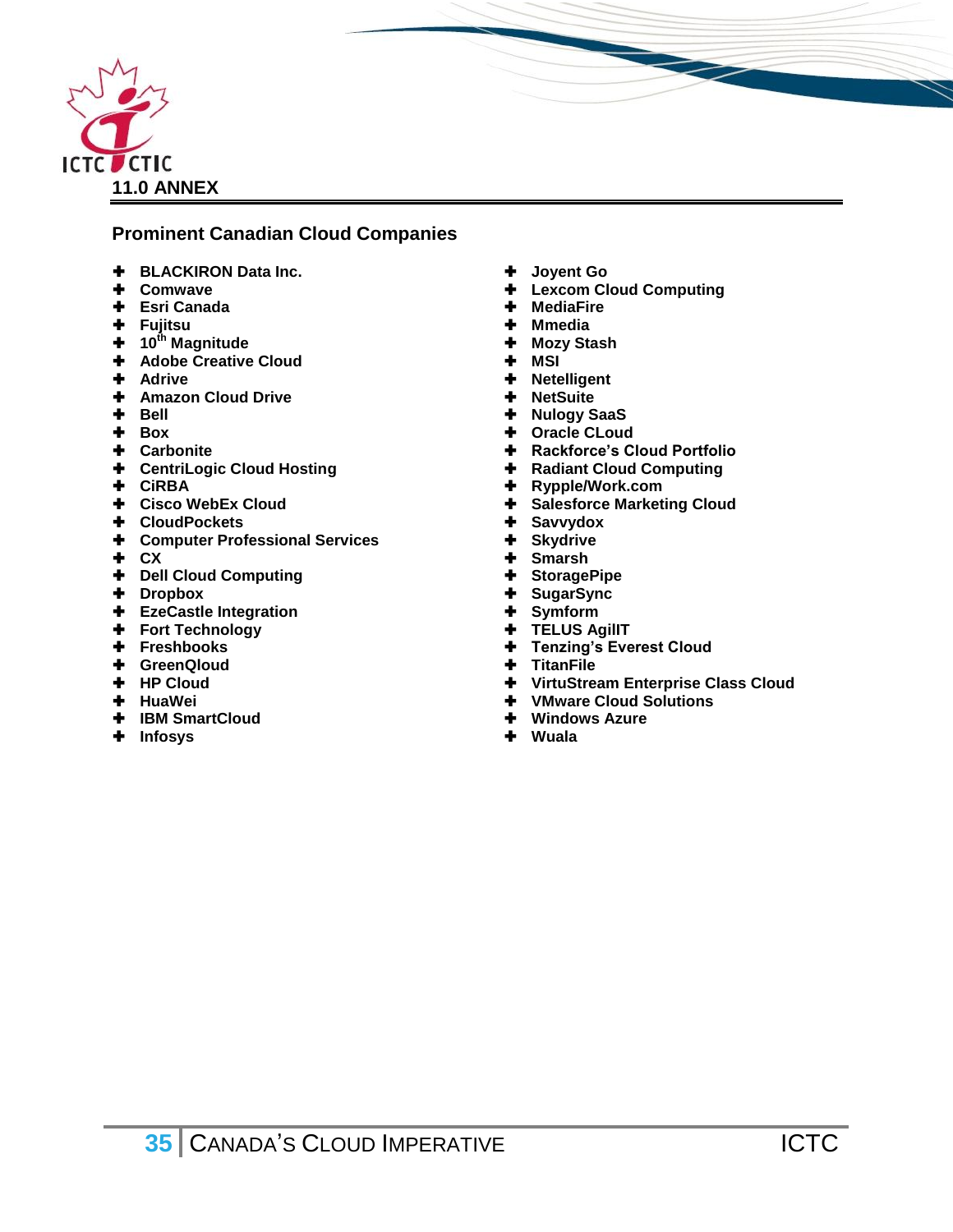

 <sup>1</sup> McKendrick, Joe (2011). Cisco: Cloud Will Soon Handle Most Data Center Workloads. *Forbes*.

<sup>4</sup> Canarie (2009). "Cyber infrastructure and the Research Process in Canada." Findings from Toronto Workshop December 17, 18, 2009.

- <sup>5</sup> Data Protection Working Party (2012). Opinion 05/2012 on Cloud Computing. *European Commission* 01037/12/EN WP 196.
- <sup>6</sup> European Commission (2010). The Future Of Cloud Computing: Opportunities for European Cloud Computing Beyond 2010.
- *Expert Group Report, Public Version* (1.0). <sup>7</sup> Data Protection Working Party (2012). Opinion 05/2012 on Cloud Computing. *European Commission* 01037/12/EN WP 196.
- <sup>8</sup> Olafur Ingthorsson (2011). 5 Cloud Computing Statistics You May Find Surprising. *Cloud Computing and Virtualization* Nov *(2011).*
- <sup>9</sup> Meridith Levinson (2010)."IT Careers: Hottest Jobs, Skills in Cloud Computing, Mobile Application Development." *CIO*.
- <sup>10</sup> McKendrick, Joe (2011). Cisco: Cloud Will Soon Handle Most Data Center Workloads. *Forbes*.
- <sup>11</sup> Ernst & Young (2011). Cloud computing issues and impacts. *Global Technology Industry Discussion Series*.
- <sup>12</sup> C. Gordon Bell. Fundamentals of Time Shared Computers (1968). *Computer Design/February 1968.*
- <sup>13</sup> Ernst & Young (2011). Cloud computing issues and impacts. *Global Technology Industry Discussion Series*.
- <sup>14</sup> Dylan Tweney (29 July 2013). "Public cloud companies are now worth \$100B –and this is just the start." Venture Beat.
- <sup>15</sup> National Institute of Standards and Technology. The NIST Definition of Cloud Computing, Special Publication 800-145. *US Department of Commerce.*
- <sup>16</sup> Michal O'Neil (2012). What is 'cloud'? And why does it matter? *Cloudfingr white paper*.
- $17$  Ibid.
- <sup>18</sup> National Institute of Standards and Technology. Op. Cit.
- <sup>19</sup> European Commission (2012). Japan-EU Cloud Computing Technical Seminar Meeting Report.
- <sup>20</sup> Ernst & Young (2011). Cloud computing issues and impacts. *Global Technology Industry Discussion Series*.
- $21$  European Commission (2010). The Future Of Cloud Computing: Opportunities for European Cloud Computing Beyond 2010. *Expert Group Report, Public Version* (1.0).
- <sup>22</sup> Data Protection Working Party (2012). Opinion 05/2012 on Cloud Computing. *European Commission* 01037/12/EN WP 196.
- $^{23}$  Kirilov, Kiril (31 January 2011). "Japan's Cloud Computing Services Market to Report Five-fold Growth by 2014." Cloudtweaks.
- 24 Business Software Alliance (2012). Global Cloud Computing Scorecard. Business Software Alliance.
- $25$  Ibid.
- <sup>26</sup> Steve Hodgkinson (30 May 2013). "Australia launches national cloud computing strategy." *Ovum*.
- $^{27}$  Business Software Alliance (2012). Global Cloud Computing Scorecard. Business Software Alliance.
- 28 IDC (8 November 2012). "U.S. Public IT Cloud Services Revenue Projected to Reach \$43.2 Billion in 2016, According to IDC.
- <sup>29</sup> National Institute of Standards and Technology (2011). US Government Cloud Computing Technology Roadmap Volume II
- Release 1.0 (Draft): Useful Information for Cloud Adopters. *US Department of Commerce*.
- <sup>30</sup> Business Software Alliance (2012). Global Cloud Computing Scorecard. Business Software Alliance.
- <sup>31</sup> Yannan, Tuo (30 May, 2012). "Chinese investment in cloud computing 'to reach \$1b by 2016'." *China Daily*.

 $32$  Ibid.

- 33 Business Software Alliance (2012). Global Cloud Computing Scorecard. Business Software Alliance.
- <sup>34</sup> IDC (2012). Whitepaper: Cloud Computing's Role in Job Creation. *IDC*.
- <sup>35</sup> Joe McKendrick (26 December 2011). "How Cloud Computing is Changing Many Job Descriptions. *Forbes*.
- <sup>36</sup> Fred O'Connor. (11 January 2013). "Cloud, mobile and BI skills to lead technology hiring in 2013." *Computer World.*
- $37$  Ibid.

<sup>38</sup> CanadaIT. (2012). "Six Surprising Six-Figure Jobs: Robert Half Research Reveals Positions With High Earning Potential." *CanadaIT Ventures Inc*.

- 
- <sup>39</sup> Joe McKendrick (26 December 2011). "How Cloud Computing is Changing Many Job Descriptions. *Forbes*.
- <sup>40</sup> Ernst & Young (2011). Cloud computing issues and impacts. *Global Technology Industry Discussion Series*.

 $41$  Ibid.

- <sup>42</sup> Michal O'Neil (2012). What is 'cloud'? And why does it matter? *Cloudfingr white paper*.
- <sup>43</sup> Brandon Butler (6 September 2012). "Startups Rush to the cloud." *Network World.*
- <sup>44</sup> Ernst & Young (2011). Cloud computing issues and impacts. *Global Technology Industry Discussion Series*.
- <sup>45</sup> IDC (2012). Whitepaper: Cloud Computing's Role in Job Creation. *IDC*

<sup>46</sup> PriceWaterhouseCoopers (2012). The future of IT outsourcing and cloud computing. *PwC Events & Trends* (Jan & Feb 2012) Vol. 255.<br><sup>47</sup> Ibid.

<sup>48</sup> ICTC.

<sup>49</sup> Alemadi, T. (27 September 2011). "Doing More With Less In The Cloud Computing." Presentation to Cloud Computing World Middle East (ADNEC, Abu Dhabi, UAE).

<sup>50</sup> J. Metzler (2011). The 2011 Cloud Networking Report. *Alcatel-Lucent.*

<sup>51</sup> Ernst & Young (2011). Cloud computing issues and impacts. *Global Technology Industry Discussion Series*.

<sup>52</sup> Ian Macleoad (30 May 2013). "Canada urged to embrace cloud computing despite spy concerns." *Ottawa Citizen*.

<sup>&</sup>lt;sup>2</sup> European Commission (2010). The Future Of Cloud Computing: Opportunities for European Cloud Computing Beyond 2010. *Expert Group Report, Public Version* (1.0).

<sup>3</sup> Michal O'Neil (2012). What is 'cloud'? And why does it matter? *Cloudfingr white paper*.